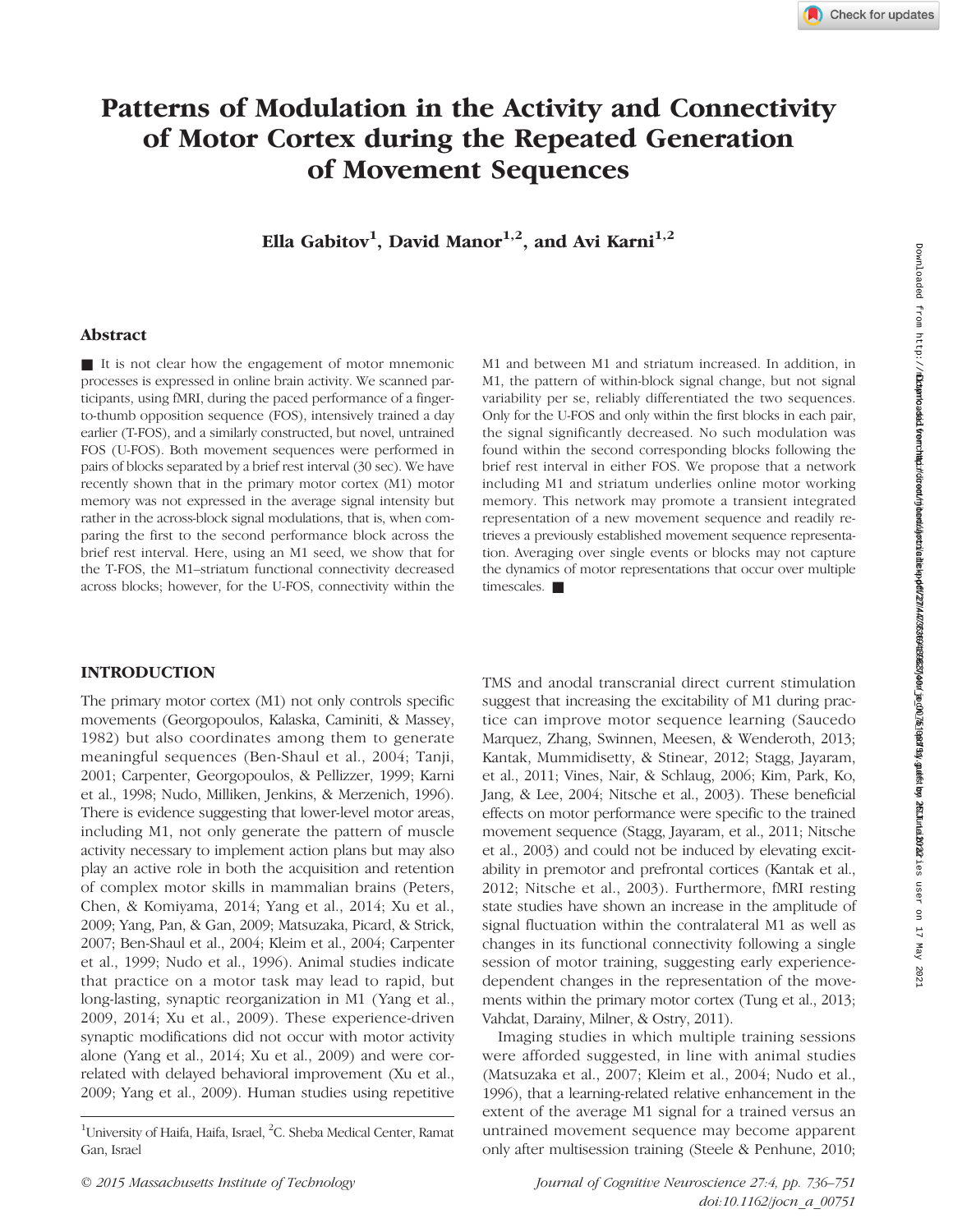Floyer-Lea & Matthews, 2005; Penhune & Doyon, 2002; Karni et al., 1995, 1998). However, early phases of practice on motor sequences were reported to be reflected in decreased (Floyer-Lea & Matthews, 2005), increased (Orban et al., 2011; Penhune & Doyon, 2005), or unchanged (Steele & Penhune, 2010; Toni, Krams, Turner, & Passingham, 1998; Karni et al., 1995) magnitude of the mean BOLD-fMRI signal in the M1 contralateral to the performing hand. Decreasing activation putatively reflects reduced recruitment of unspecific neuronal resources, whereas increasing activation is thought to reflect the recruitment and evolution of additional neuronal substrates with practice; the former presumably relate to the setting of more efficient task representation with repeated experience (Poldrack, 2000) whereas the latter relate to the establishment and development of task-specific representations with continued practice (Karni et al., 1998). However, the setting up of more efficient representation of the skill may occur concurrently with increased neural recruitment, making the interpretation of learning-related changes in the averaged activity difficult. An alternative approach was proposed (Gabitov, Manor, & Karni, 2014; Karni et al., 1998) to assess the short-term dynamics, rather than the averaged activity, in a given area or circuit. Shortterm dynamic changes in M1 have been shown to be induced by both the excitation of premotor cortical efferents (Davare, Montague, Olivier, Rothwell, & Lemon, 2009; Bestmann et al., 2008; Davare, Lemon, & Olivier, 2008) and by the repetition of experience upon the repeated generation of a movement sequence after a brief interval of rest (Gabitov et al., 2014; Karni et al., 1995). A short-term but reproducible reduction in activity as a function of task repetition (repetition suppression, RS) was shown to occur in M1 in a variety of motor tasks (Chouinard & Goodale, 2009; Hamilton & Grafton, 2009; Dinstein, Hasson, Rubin, & Heeger, 2007; Grafton & Hamilton, 2007; Karni et al., 1995). Thus, the pattern and magnitude of short-term brain activity modulations upon task repetition, RS or repetition enhancement (RE), rather than the averaged evoked signal per se, may constitute a signature for the level of experience with specific movement sequence.

We have recently shown that in M1 the previous experience with a motor sequence was not expressed in the average signal intensity but rather in reproducible signal modulations when comparing activity in performance blocks before and after a brief rest interval (Gabitov et al., 2014). Here, we explored changes in connectivity in performance blocks before and after a brief rest interval, between an M1 seed and other brain regions. We tested whether novelty or experience is reflected in modulations of connectivity across blocks by comparing an untrained to a trained movement sequence. In addition, we tested the hypothesis that short-term signal modulations, within performance blocks as well as across blocks, follow a consistent pattern and may provide a signature for the engagement of motor mnemonic processes during early motor sequence learning in M1. Finally, we tested

whether changes in the temporal variability of neural activity reflect the accumulation of experience with the task (He, 2013; Garrett, Kovacevic, McIntosh, & Grady, 2010, 2011; Stein, Gossen, & Jones, 2005). In the scanner, participants performed two movement sequences, a novel, untrained and a previously trained sequence (U-FOS and T-FOS, respectively). Both sequences were composed of the same component movements and were performed at an identical, paced rate, using the left, nondominant hand.

# **METHODS**

The data from the study reported by Gabitov et al. (2014) were used in the current study.

# **Participants**

Thirty-two healthy young adults participated in the current study for payment: 17 participants (19–35 years, 25.7  $\pm$ 4.4, mean  $\pm$  SD, five women) in the fMRI group and 15 participants ( $n = 15$ , 20–35 years, 25.47  $\pm$  2.73, mean  $\pm$  SD, eight women) in the control group. Both groups were trained and behaviorally tested in an identical protocol, but only participants of the fMRI group underwent an additional imaging session. Thus, the control group was tested to evaluate the possible effects on subsequent performance of the additional experience afforded during the fMRI session. Two participants from the fMRI group were not included in the analysis: One had difficulties with executing the task in the scanner, and another withdrew from the fMRI session for personal reasons. All participants reported no prior history of neurological or psychiatric illness or brain injury and no addiction to drugs, alcohol, or cigarettes (nonsmokers or occasional smokers). Exclusion criteria included current or chronic use of medication, any known learning disabilities and attention-deficit disorder. Only individuals with little (less than 2 years) or no formal music training participated in the current study. Professional typists were excluded as well. All participants affirmed that they had no sleep disorders and reported at least 6 hr of proper night sleep during the study period. Each participant was identified as strongly right-handed using the Edinburg Handedness Inventory (Oldfield, 1971). Before the study, all participants gave written informed consent according to a protocol approved by the C. Sheba Medical Center's Ethics Committee.

#### Design and Procedures

Participants were trained to accurately perform a given five-element finger-to-thumb opposition sequence (FOS), either sequence A or sequence B, with their nondominant left hand (Figure 1A). Both sequences consisted of identical component movements and were mirror-reversed in relation to each other. Thus, the two sequences were matched for the number of movements per digit and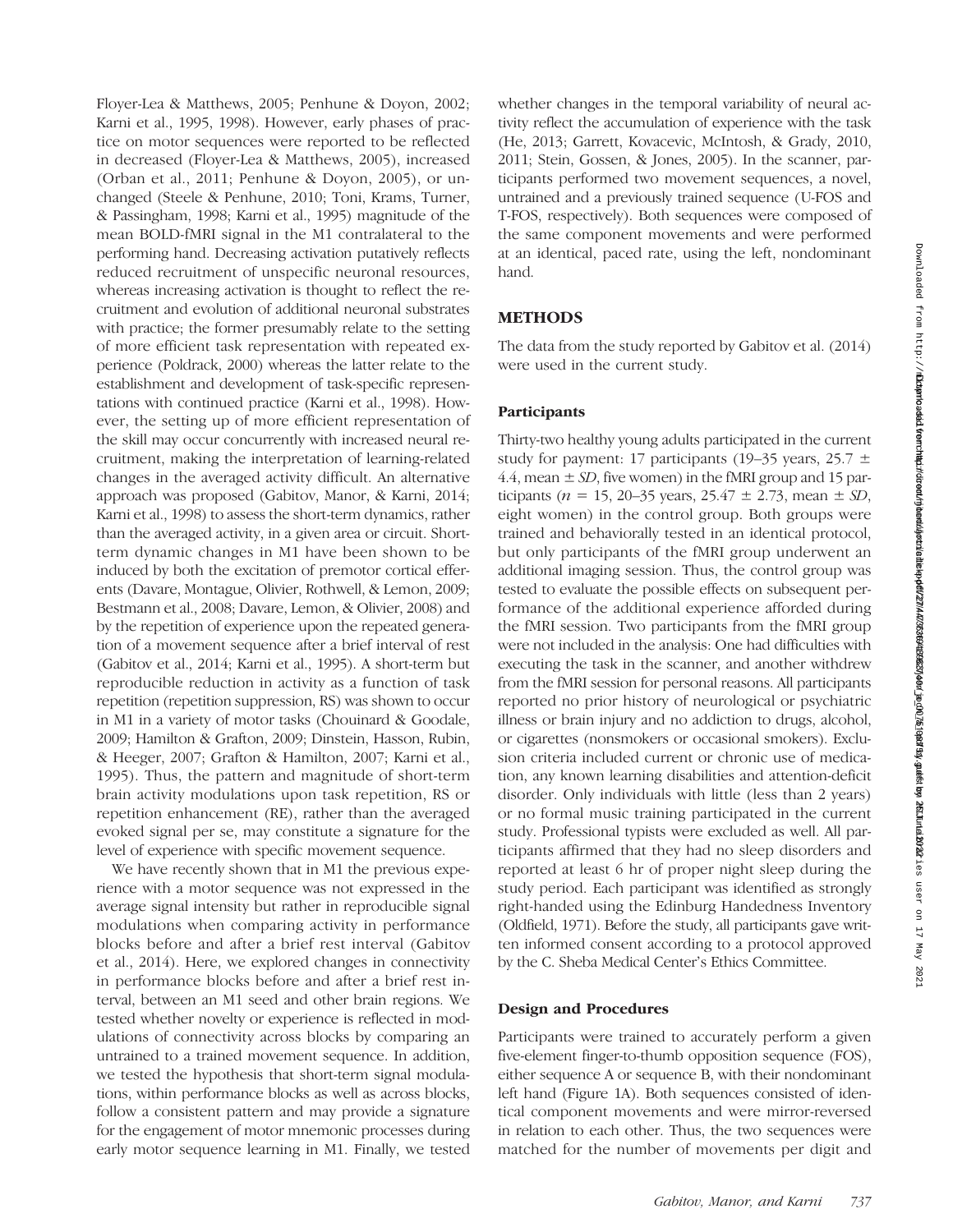

Figure 1. Study design. (A) FOS. The two sequences were matched for a number of movements per digit and mirror-reversed in relation to each other (in terms of order). (B) The overall study design. Day 1: a pretraining performance test (Pre-T), a structured training session (Training: 10 blocks, 16 repetitions of a given sequence per block), and an immediate posttraining performance test (Post-T). Day 2: performance tests of the trained sequence and the untrained sequence (Overnight: T-FOS and U-FOS, respectively). Only participants of the fMRI group took part in the scanning session (fMRI), immediately preceding overnight performance tests. The control (non-fMRI) group was tested to evaluate the effect of the additional experience afforded during the fMRI session on subsequent performances. (C) The fMRI session design.  $T = T-FOS$ ;  $U = U-FOS$ ; Block1, Block2 = two blocks of FOS performance. Note that both sequences were performed at an identical auditory-paced rate of 1.66 Hz per movement.

differed only in their order. If the sequence assigned for training was A (T-FOS), then sequence B was used as the novel untrained sequence (U-FOS) and vice versa. The movement sequence was randomly assigned and explicitly instructed. In all sessions and tests, the participants performed the instructed movement sequence lying supine. The executing hand was positioned beside the trunk in direct view (palm-up) of a video camera to allow the recording of all digit movements. Visual feedback was not afforded at any time.

Each participant took part in two study sessions conducted on two consecutive days, separated by 18 hr of interval that included nocturnal sleep (Figure 1B). On Day 1, all participants were trained and tested according to a standard FOS training protocol (Korman et al., 2007; Korman, Raz, Flash, & Karni, 2003). For details, see our previous report (Gabitov et al., 2014). On the second day, all participants were retested on the performance of the trained sequence and then the untrained sequence (Overnight: T-FOS and U-FOS, respectively) using the trained (left) as well as the untrained (right) hand. The results for the untrained hand will be reported elsewhere.

The performance test for each condition included four consecutive blocks of 30 sec of duration separated by 30 sec of rest intervals. Before each test block, participants were asked to perform the movement sequence, and the block was initiated only after the FOS was accurately reproduced three times. Each test block was initiated and terminated by an auditory "READY" and "STOP" signal, respectively. Participants were instructed to perform the sequence continuously "as fast and as accurately as possible." Participants were instructed that in case of an error being noted "not to correct errors but rather to continue from the initial movement of the assigned sequence as smoothly as possible." No feedback on performance was provided. The participants' performance during the test blocks was recorded by a video camera and scored offline. For each test block, two measures of performance were determined from these recordings: (1) the number of correctly completed sequences as a measure of speed and (2) the number of incorrect sequences (errors) as a measure of accuracy.

Before the overnight performance tests, participants of the fMRI group took part in a scanning session, wherein they were asked to perform either the novel sequence (U-FOS) or the sequence trained the day before (T-FOS), using their trained (left) hand. The untrained (right) hand was subsequently tested as well; the results are to be reported elsewhere. The imaging session consisted of three consecutive runs for each sequence (Figure 1C). In this way, potential effects of proactive interference and contextual retrieval that could be caused by switching between the two sequences were minimized (Kiesel et al., 2010; Cothros, Köhler, Dickie, Mirsattari, & Gribble, 2006). The order of sequences was counterbalanced across participants. Experimental runs (each 144 sec long) were separated by a 1.5- to 2-min break, which included a verbal interaction with the participant. The component movements of the sequences were paced by an auditory signal at a fixed rate of 1.66 Hz to control rate-related changes in the BOLD signal (Rao et al., 1996). The paced performance enabled the assessment of signal differences as a function of the order of the component movements minimizing potential differences between the U-FOS and T-FOS that were expected to result from training on one but not on the other sequence (Korman et al., 2003; Karni et al., 1995) as well as minimizing differences in performance rates between individuals. Each imaging run was initiated only after the explicitly designated FOS was accurately reproduced three times. The run consisted of two performance blocks (Block1 and Block2) separated by a rest interval of 30 sec. Each block was initiated by an auditory and visual "READY" cue (2 sec), after which participants performed the required FOS continuously in a paced manner for a total of eight repetitions of the FOS (24 sec). The end of the performance block was marked by an auditory and visual "STOP" cue (1 sec).

The participants' performance during the fMRI session was recorded by a video camera focused on the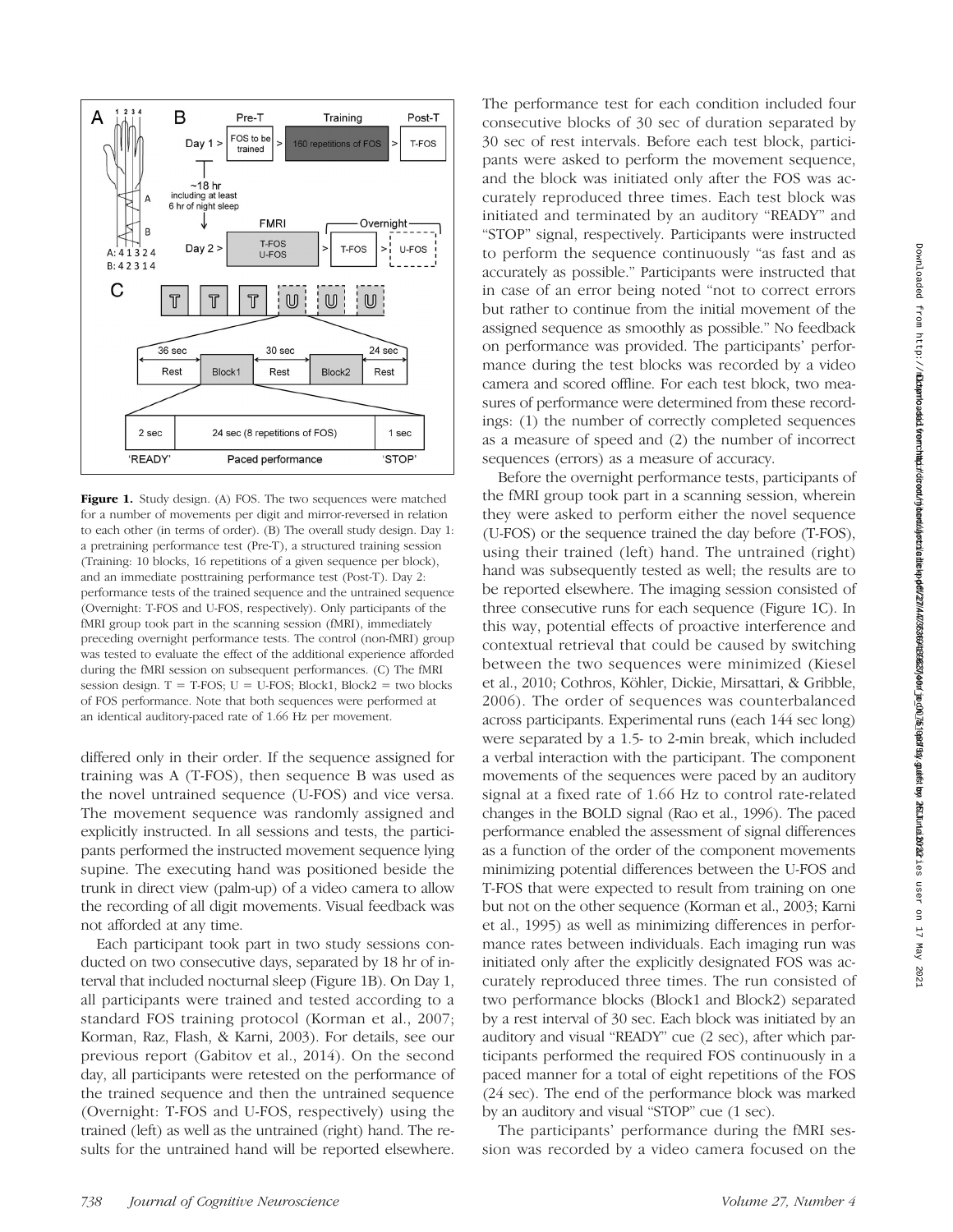performing hand and evaluated by at least one trained observer, online and offline. Performance was evaluated for accuracy, timing (i.e., initiation and termination of FOS performance) and performance rate to ensure an appropriate task execution. Errors occurred very rarely and when noted by the experimenters or the participants, the run was repeated. No additional errors were observed during evaluation of performance offline. Only runs with errorless performance were included in the analyses. This experiment was realized using Cogent 2000 developed by the Cogent 2000 team at the FIL and the ICN and Cogent Graphics developed by John Romaya at the LON, Wellcome Department of Imaging Neuroscience and implemented in MATLAB (The Mathworks, Inc., Natick, MA).

# fMRI Data Acquisition and Analyses

# Acquisition Parameters

fMRI scanning was carried out at the C. Sheba Medical Center, Tel-Hashomer, using a 3-T whole-body highdefinition system (GE Excite 3 HD, Fairfield, CT) equipped with an eight-channel head coil. A high-resolution fullbrain 3-D structural images were acquired in the axial orientation using a T1\*-weighted echo-planar sequence (repetition time  $= 7.3$  msec, echo time  $= 3$  msec, flip angle = 20°, field of view = 256  $\times$  256 mm<sup>2</sup>, matrix size =  $256 \times 256$  voxels, voxel size =  $1 \times 1 \times 1$  mm<sup>3</sup>). BOLDsensitive functional images were obtained using a gradientecho planar T2\*-sequence (repetition time = 3000 msec, echo time =  $35$  msec, flip angle =  $90^{\circ}$ , field of view =  $220 \times$ 220 mm<sup>2</sup>, matrix size =  $64 \times 64$  voxels, voxel size =  $3.4 \times$  $3.4 \times 3.4$  mm<sup>3</sup>, no gap, ascending) with 40 axial oblique slices, covering the whole brain.

# Preprocessing

The structural and functional images were converted to Neuroimaging Informatics Technology Initiative (NIfTI) format using MRIcron (University of South Carolina). Preprocessing and statistical analysis of the data were carried out with Statistical Parametric Mapping (SPM8; Wellcome Department of Cognitive Neurology, London, UK) operating under Matlab R2012a. For each run, the four initial scans were discarded to allow for magnetic saturation and equilibration effects. All images were reorientated to stereotactic space. Functional data were realigned and unwarped, adjusting for interactions between movement and local field inhomogeneity (Hutton, Andersson, Deichmann, & Weiskopf, 2013; Andersson, Hutton, Ashburner, Turner, & Friston, 2001). Normalization to the Montreal Neurological Institute (MNI) space was performed using parameters obtained from the segmentation procedure of the structural data, following coregistration. The normalized functional images were resampled to voxel dimensions of  $3 \text{ mm}^3$ . Finally, func-

tional images were spatially smoothed with a Gaussian kernel of 8 mm FWHM. Before statistical analyses, head motion artifact detection was applied to the preprocessed data using the Artifact Detection Tools (Mazaika, Hoeft, Glover, & Reiss, 2009). No significant head motion artifacts were detected (normalized  $z$ -threshold = 2, movement threshold  $= 2$  mm, rotation threshold  $= 0.05$  rad).

# Whole-brain Analyses

Statistical analyses of BOLD signal changes were performed using a general linear model (GLM; Friston et al., 1995). Individual models were specified separately for each sequence (U-FOS, T-FOS) using a multisession design while each session included data from a single run (three runs). Regressors of interest for each performance block (Block1, Block2) were modeled as a boxcar function with a length of 24 sec convolved with the canonical hemodynamic response function. A high pass filter of 128 sec was used to remove low-frequency noise. For the block design, inclusion of motion covariates has a deleterious impact on GLM sensitivity when even moderate correlation existed between motion and the experimental design (Johnstone et al., 2006). Therefore, movement parameters derived from realignment of the functional volumes were not included as covariates. Following the model parameters estimation, a linear contrast for performance-related changes in BOLD-fMRI signal was defined for each sequence versus rest (U-FOS > Rest, T-FOS > Rest). The individual contrast images were introduced to a second-level random effects analysis, separately for each sequence, using a one-sample  $t$  test.

# ROI Definition

Because of intersubject anatomical variability (Nieto-Castañón & Fedorenko, 2012; Fedorenko, Hsieh, Nieto-Castañón, Whitfield-Gabrieli, & Kanwisher, 2010; Woods, 1996) and the variability in the representation of hand movements within the motor cortex of a given individual (Nudo et al., 1996; Schlaug, Knorr, & Seitz, 1994; Nudo, Jenkins, Prejean, & Grenda, 1992), the ROI within M1 was defined in each individual brain using a combined anatomical and functional approach. The central sulcus and the hand knob (Yousry et al., 1997), contralateral to the performing hand, were used for anatomical identification of the primary motor hand area of each individual. The functional voxels relevant to the task performance were identified on an individual level from activation maps of a whole-brain analysis for each sequence (U-FOS > Rest,  $T-FOS >$  Rest) using family-wise error rate (FWE) correction at  $p < 0.05$ . The MNI coordinates of the most active voxel (local maxima) within the right M1 hand area, corresponding to the performing hand, were then extracted for each individual and each sequence. Individual ROIs were defined as a sphere centered at mean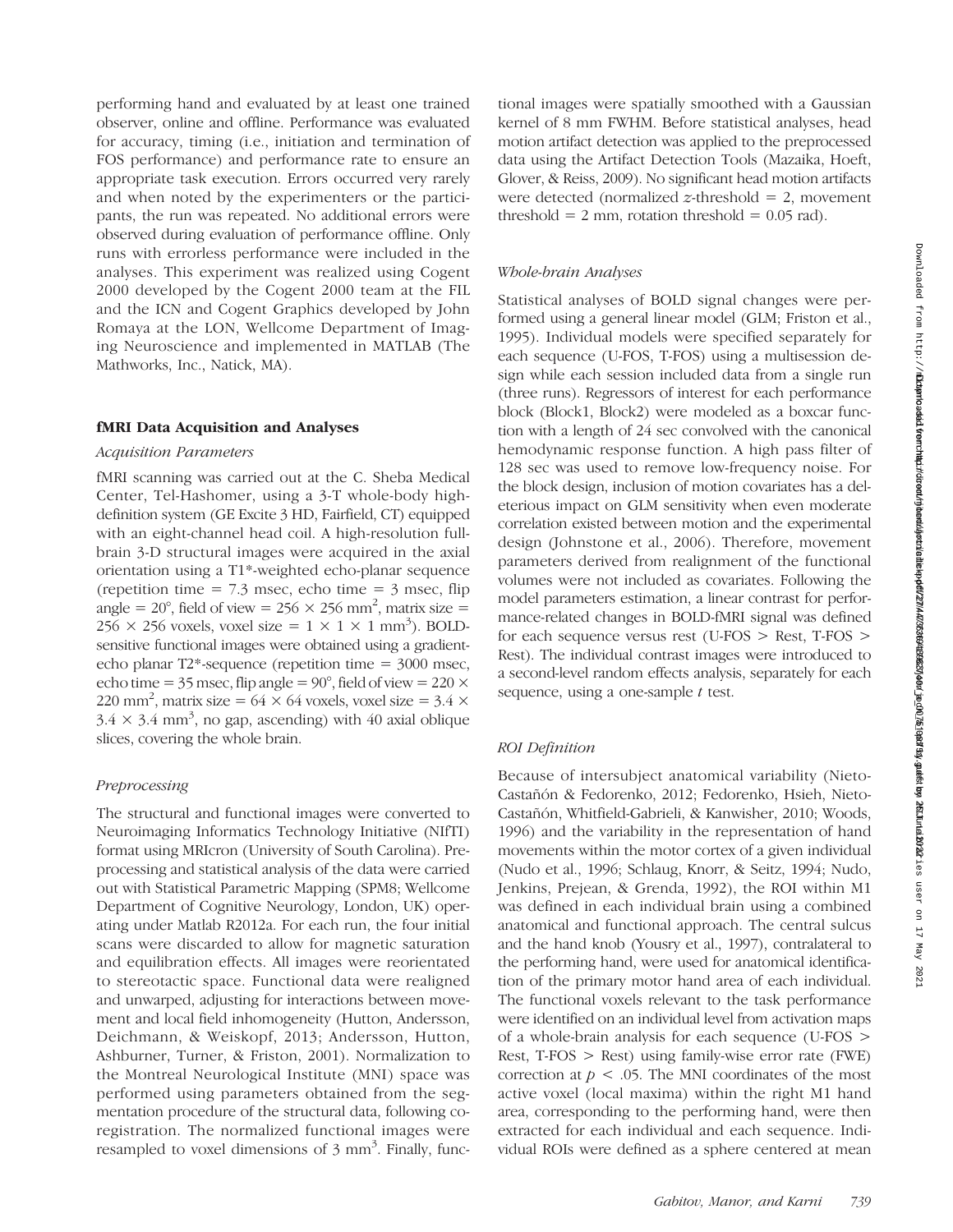MNI coordinates across the two sequences with a radius of 6 mm.

# Functional Connectivity Analyses

A seed-driven approach was applied to explore changes in functional connectivity during FOS performance. Individual ROIs within M1 were used as a seed. Connectivity analyses on preprocessed functional images were run using the Functional Connectivity Toolbox (Conn) for SPM (Whitfield-Gabrieli & Nieto-Castanon, 2012). This toolbox allows condition-dependent functional connectivity analysis (e.g., for resting state network analyses and block design studies). Before connectivity analyses, the data underwent additional temporal preprocessing. Six parameters obtained by rigid body head motion correction (three rotation and three translation parameters) plus six additional parameters representing the corresponding first-derivative terms were used as temporal covariates to reduce the impact of motion within performance blocks. Main effect of block may affect within-block connectivity estimates in the presence of possible voxel-specific differences in hemodynamic delay. Therefore, main effect of each block (Block1, Block2; each block 24 sec long convolved with the canonical hemodynamic response function) and the corresponding first-derivative terms were included as additional temporal confounding factors. Temporal covariates were removed from the BOLD functional data using linear regression. The resulting residual BOLD time series were band-pass filtered (0.008 Hz <  $f < 0.1$  Hz).

The preprocessed BOLD time series were divided into scans associated with each block (Block1, Block2) separately for each sequence (U-FOS, T-FOS). To take into account the hemodynamic delay, block regressors were convolved with a canonical hemodynamic response function and rectified. Temporal connectivity maps were generated for each block (Block1, Block2) separately for each sequence (U-FOS, T-FOS) by estimating Pearson's correlation coefficients between the BOLD signal from the seed region (i.e., ROI within the M1) and that at every other brain voxel. All seed-to-voxel correlation coefficients were converted to normally distributed scores using Fisher's transformation to allow for second level GLM analyses. The whole-brain connectivity patterns with the M1 seed were tested in second-level analyses for the main effect of sequence (U-FOS  $>$  T-FOS, U-FOS  $<$  T-FOS), the main effect of block (Block1  $>$  Block2, Block1  $<$  Block2), and directional sequence by block interactions, that is, testing for a greater increase in connectivity (with the M1 seed) across blocks, during the U-FOS performance compared with the T-FOS performance ([U-FOS: Block1 < Block2]  $\times$  [T-FOS: Block1  $>$  Block2]) and vice versa  $([U\text{-}FOS: Block1 > Block2] \times [T\text{-}FOS: Block1 < Block2]).$ 

Connectivity maps generated from the second level GLM analyses were thresholded at  $p \leq .001$  and overlaid on the mean structural image of all participants or the

surface rendered from the participants' mean structural segmented images using SPM8 and Functional Imaging Visualization Environment (FIVE; nmr.mgh.harvard.edu/ harvardagingbrain/People/AaronSchultz/OrthoView. html). Statistical inferences were performed on the peaklevel using p values FWE-corrected for multiple comparisons over a small VOI. Areas of interest for small volume corrections were defined, for structures within the motorrelated (Hardwick, Rottschy, Miall, & Eickhoff, 2013; Halsband & Lange, 2006) network, as follows: (1) the right sensorimotor cortex, defined as a union between the right primary sensory and motor cortices using human motor area template (Mayka, Corcos, Leurgans, & Vaillancourt, 2006) as well as (2) the right and (3) the left putamen using automated anatomical labeling (AAL; Tzourio-Mazoyer et al., 2002). Clusters that survived  $p < .05$ (uncorrected) on the cluster level were reported as well. Finally, Fisher-transformed correlation coefficients were calculated for clusters, wherein connectivity with the M1 seed showed significant sequence by block interaction. These correlation coefficients were entered to Statistical Package for the Social Sciences (SPSS Statistics for Windows, Version 19.0; IBM Corp., Armonk, NY ) for post hoc analyses applying paired samples t tests. Statistical inferences were performed at 0.05 level corrected for multiple tests (i.e., the number of clusters) using Bonferroni adjustments.

#### Time-course Analyses

Raw ROI time courses were extracted from preprocessed functional images for each run using the MarsBar toolbox for SPM (Brett, Anton, Valabregue, & Poline, 2002). These raw BOLD signals were converted to percent signal change. To reduce the low-frequency noise because of the scanner drift, the BOLD signal at the performance block's onset ("READY" cue) was used as the block's baseline. To explore within-block dynamics each block was divided into two equal phases (Phase1, Phase2), each consisting of four successive time points (signal measurements), with Phase1 beginning 6 sec after the "READY" cue and Phase2 including the "STOP" cue; exclusion of time points corresponding to the first 6 sec following the "READY" cue minimized the effects of hemodynamic delay.

Analyses of temporal BOLD signal variability were performed on BOLD signals converted to percent signal change relative to the mean evoked signal across all time points for each run. To assess the magnitude of temporal BOLD signal variability, we used the mean squared successive difference (SSD) measure (Von Neumann, Kent, Bellinson, & Hart, 1941). Mean SSD was suggested as a more reliable estimator of the true underlying temporal variability of the BOLD signal, compared with SD, with no need for particular assumption about a functional form of the expected signal drift or variation of the mean signal across conditions (Mohr & Nagel, 2010). Individual mean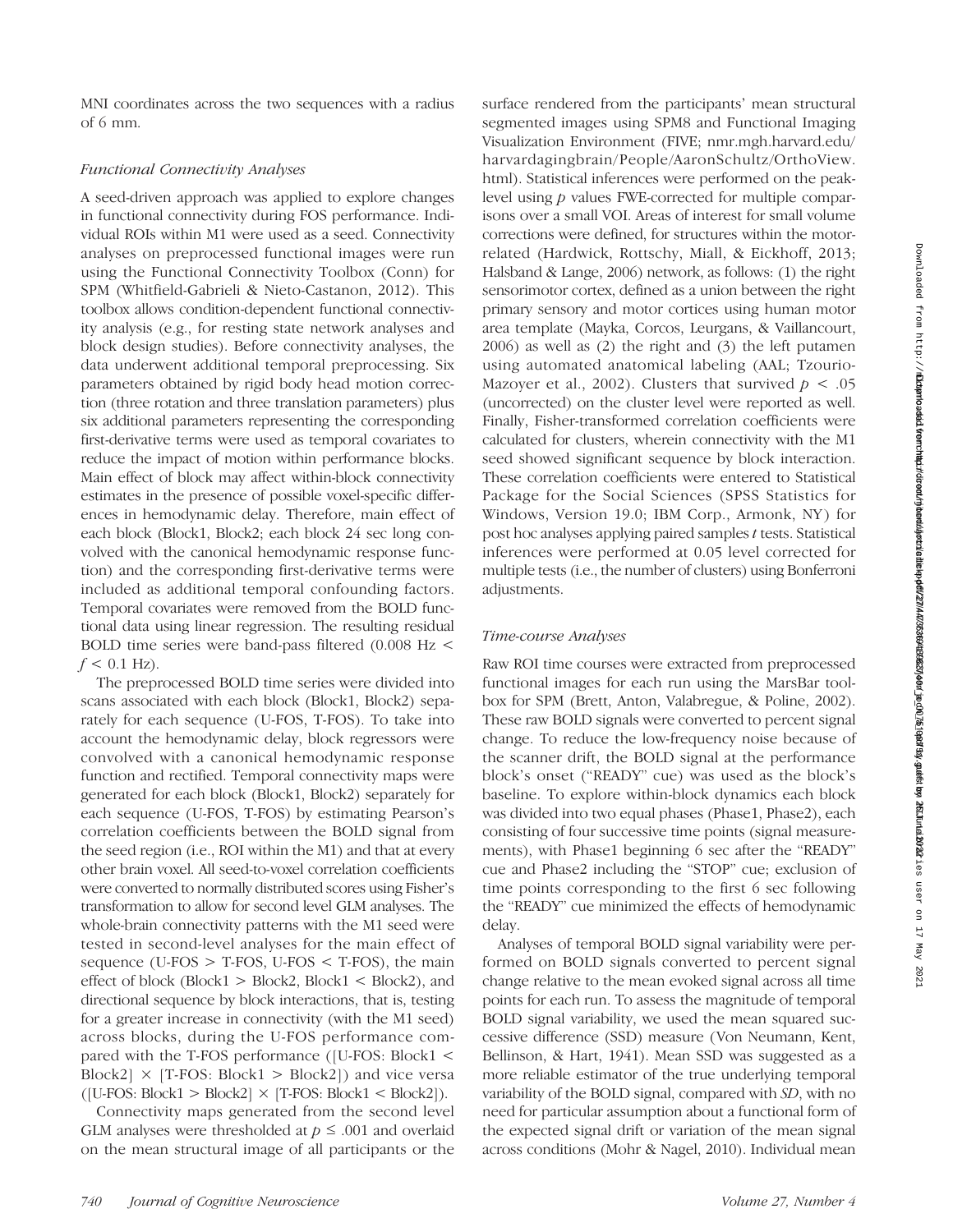SSD of percent signal change were calculated separately for each phase within each block (i.e., Phase1 and Phase2 separately for Block1 and Block2) as well as for each rest interval (before Block1, ending in the first "READY" cue; between Block1 and Block2, starting 9 sec after the first "STOP" cue and ending in the second "READY" cue; and after Block2, starting 9 sec after the second "STOP" cue and including the last scan; exclusion of time-points corresponding to the first 9 sec following the "STOP" cue allowed for the hemodynamic response to return to baseline). In addition, BOLD signal variability was analyzed in terms of SD for each period of interest (Garrett et al., 2010, 2011). The analyses were designed as within-subject comparisons. Repeated-measures ANOVAs or paired samples t tests were run using SPSS. The results were corrected for nonsphericity violation using the Greenhouse– Geisser adjustment.

## Behavioral Data Analyses

For each test block two performance measures for each individual were determined: the number of correctly completed sequences as a measure of speed and the number of sequences with ordering errors as a measure of accuracy. For statistical analyses, these measures were averaged across the four test blocks for each performance test. In addition, the slope for speed as a measure of within-test improvement and the SD for speed as a measure of within-test variability were determined. The slope was calculated as a gradient of linear regression line through 4 data points; each point represented speed achieved during one test block. The SD for speed within each performance test was converted to percentages relative to individual mean speed achieved in that specific test. Unless otherwise stated, the analyses were designed as within-subject comparisons. Separate repeated-measures ANOVAs for each performance measure with sequence (U-FOS, T-FOS) as within-subject factor were run using SPSS. The results were corrected for nonsphericity violation using the Greenhouse–Geisser adjustment.

# RESULTS

# fMRI Results

The whole-brain analyses did not show significant differences in the performance-driven changes in neural activity between the two sequences (Gabitov et al., 2014). Group effects of performance-related increases in neural activity for each sequence (U-FOS > Rest, T-FOS > Rest) are shown in Figure 2A.

## ROI Definition

The MNI coordinates of the most active voxel within the right hemisphere hand knob (Yousry et al., 1997), that is,



Figure 2. Task-related activity and ROI. (A) Activation maps of group effects showing areas activated during performance of the U-FOS (left) and the T-FOS (right) overlaid on the surface rendered from the mean structural segmented images of all participants. The maps were thresholded using FWE correction at  $p < .05$ . Ellipse = motor hand area corresponding to the performing hand. (B) Individual locations of the most active voxels averaged across sequences within the M1 hand area were used as a center for sphered ROI with a radius of 6 mm.

the primary motor hand area contralateral to the performing hand, did not differ between the two sequences. A repeated-measures multivariate ANOVA with Sequence (U-FOS, T-FOS) as a within-subject factor with three levels, that is, coordinates  $(x, y, \text{ and } z)$ , showed no significant effect of Sequence  $(F(3, 12) = 1.06, p = .40)$ . Therefore, individual MNI coordinates were averaged across the two sequences for each participant, and the ROI was defined as a sphere  $(r = 6$  mm) centered on that mean location (40 ± 0.41,  $-19 \pm 0.82$ , 54 ± 0.95, mean  $\pm$ SEM for  $x$ ,  $y$ , and  $z$ , respectively; Figure 2B).

#### Connectivity Analyses

Areas wherein functional connectivity with the M1 seed showed significant effects are listed in Table 1. Comparison of the connectivity maps with the M1 hand area as the seed, generated for the performance blocks during execution of the U-FOS and the T-FOS, showed no significant main effect of Sequence (U-FOS vs. T-FOS). Analyses of the main effect of Block revealed a significant decrease  $(i.e., Block1 > Block2)$  in connectivity between the M1 seed and the lateral anterior part of the left inferior frontal gyrus (Table 1, labeled as Frontal\_Inf\_Orb (AAL)), a cluster conjoining Brodmann's areas (BA) 45, 46, and 47.

The whole-brain connectivity patterns, with the M1 seed, were differentially modulated by the repeated performance of the two sequences (Figure 3 and Table 1).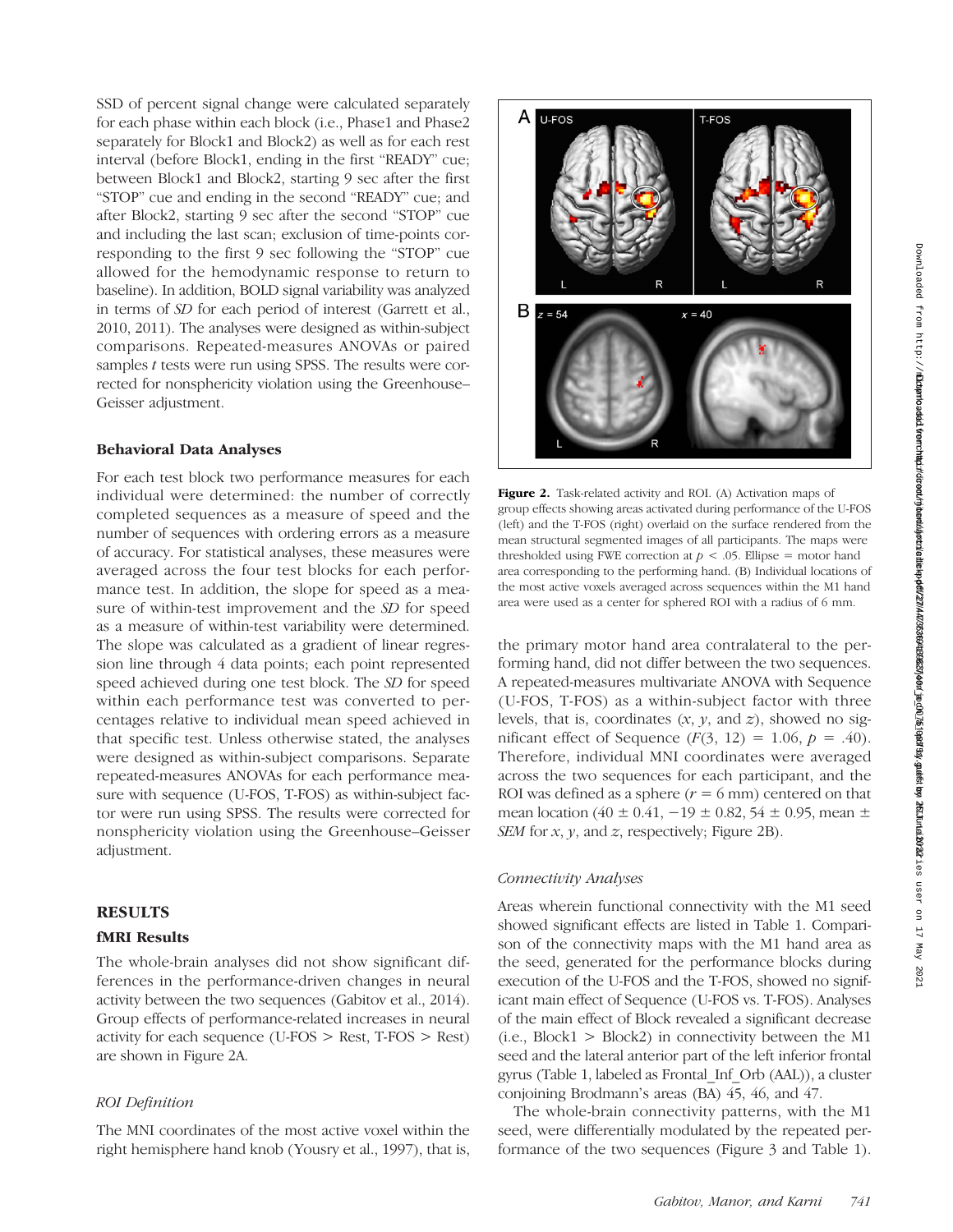|                                                            |              | <b>MNI</b> Coordinates |               |                  |                       |         |                                    |
|------------------------------------------------------------|--------------|------------------------|---------------|------------------|-----------------------|---------|------------------------------------|
| Label                                                      |              | $\mathcal{X}$          | $\mathcal{Y}$ | $\boldsymbol{z}$ | Cluster Size (Voxels) | z-Score | $\overline{p}$                     |
| $U-FOS > T-FOS$                                            |              |                        |               |                  |                       |         |                                    |
| No significant results                                     |              |                        |               |                  |                       |         |                                    |
| $U-FOS < T-FOS$                                            |              |                        |               |                  |                       |         |                                    |
| No significant results                                     |              |                        |               |                  |                       |         |                                    |
| Block1 < Block2                                            |              |                        |               |                  |                       |         |                                    |
| No significant results                                     |              |                        |               |                  |                       |         |                                    |
| Block1 > Block2                                            |              |                        |               |                  |                       |         |                                    |
| Frontal_Inf_Orb                                            | L            | $-48$                  | 44            | $-8\,$           | 36                    | 3.64    | .03                                |
| [U-FOS: Block1 < Block2] $\times$ [T-FOS: Block1 > Block2] |              |                        |               |                  |                       |         |                                    |
| Precentral                                                 | $\mathbb{R}$ | 45                     | $-7$          | 43               | 38                    | 4.31    | $.02^{*1}$                         |
| Putamen                                                    | R            | 36                     | $-7$          | $-2$             | 52                    | 4.15    | $-.01^{*2}$                        |
| Putamen                                                    | L            | $-33$                  | $-16$         | $-2$             | 74                    | 4.52    | $.02$ <sub>FWE</sub> <sup>*3</sup> |
| Rolandic_Oper                                              | $\mathbb{R}$ | 60                     | 8             | 10               | 54                    | 4.05    | < 0.01                             |
| Frontal_Inf_Tri                                            | L            | $-39$                  | 26            | 7                | 31                    | 3.93    | .03                                |
| [U-FOS: Block1 > Block2] $\times$ [T-FOS: Block1 < Block2] |              |                        |               |                  |                       |         |                                    |
| No significant results                                     |              |                        |               |                  |                       |         |                                    |

Labeling clusters obtained from connectivity maps thresholded at  $p < .001$  using AAL (Tzourio-Mazoyer et al., 2002).  $p_{\text{FWE}}$  = cluster-level<br>FWE-corrected over the entire brain volume;  $p =$  cluster-level uncorrected;  $^{$ sensory and motor cortexes using Human Motor Area Template (Mayka et al., 2006), <sup>2</sup> the right and <sup>3</sup> the left putamen using AAL.

Figure 3. Functional connectivity analyses using M1 hand area as a seed. (A) Areas wherein functional connectivity patterns were differentially modulated by the repeated performance of the two sequences using M1 as a seed (interaction: [U-FOS:  $Block1 < Block2] \times [T\text{-}FOS:$ Block1 > Block2]). Connectivity map of group effects overlaid on the mean structural image of all participants or the surface rendered from the participants' mean structural segmented images. The map was thresholded at  $p < .001$ . The color bar represents  $t$  values. M1 $v =$  primary motor cortex ventral to the hand area; PMv = ventral premotor cortex; IFGa = anterior part of the inferior frontal gyrus.



(B) Mean correlation coefficients between the M1 seed and each of the clusters, wherein connectivity with the M1 seed showed significant sequence by block interaction. Columns = mean Fisher-transformed correlation coefficients; bars = SEMs. \*Significant differences at 0.05 level corrected for multiple tests (i.e., a number of clusters) using Bonferroni adjustments.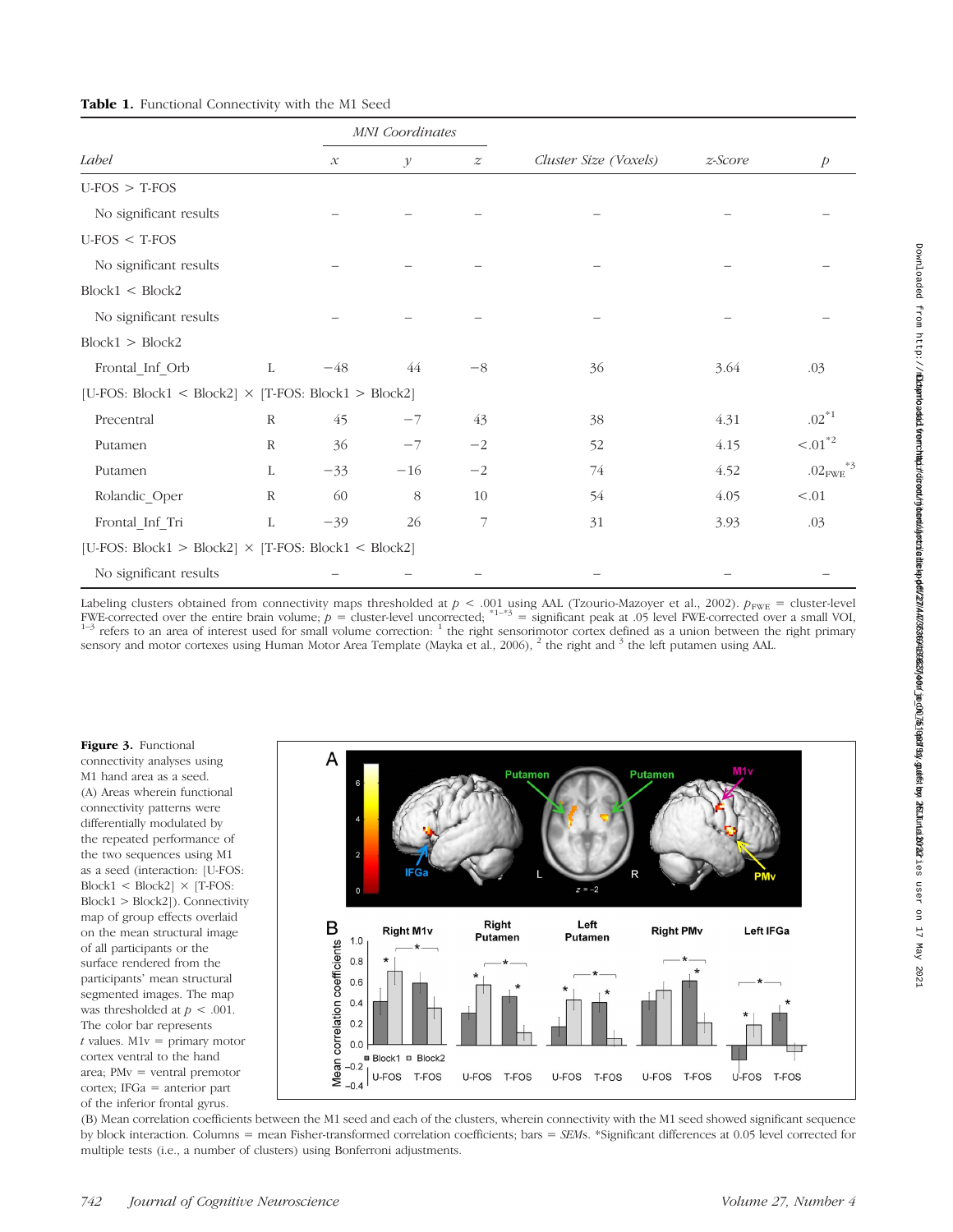Overall, there was a pattern of increased connectivity with the M1 seed, across blocks (i.e., comparing the functional connectivity in performance blocks before and after the brief rest intervals), for the U-FOS but a reduction in connectivity for the T-FOS. Analyses of sequence by block interactions showed significant changes only in one direction, toward greater increase in connectivity with the M1 seed across blocks during the U-FOS performance compared with the T-FOS performance ([U-FOS: Block1 < Block2]  $\times$  [T-FOS: Block1  $>$  Block2]). This interaction was significant for clusters within the right M1 ventral to the hand area and the striatum, bilaterally (Figure 3A and Table 1, labeled as precentral and putamen (AAL), respectively). The peak voxels within the striatum were located in the ventral posterior parts of the putamen, bilaterally, corresponding to the sensorimotor territories of the BG (Lehéricy et al., 2004, 2005). Post hoc analyses showed that across blocks during the U-FOS performance the connectivity between the M1 seed and the right M1 ventral to the hand area increased  $(t(14) = 4.11, p < .01$ ; Figure 3B). There was also an increase in the M1 connectivity with the striatum  $(t(14) = 3.18, p < .05; t(14) = 2.92, p =$ .05, correlation coefficients for the M1 seed with the right and the left putamen, respectively). However, performance of the T-FOS led to a relative decrease in the M1 connectivity with the striatum across blocks  $(t(14) = -5.95, p <$ .001;  $t(14) = -3.51$ ,  $p < .05$ , correlation coefficients for the M1 seed with the right and the left putamen, respectively; Figure 3B). Additional clusters that showed a significantly greater increase in connectivity with the M1 seed, across blocks, for the U-FOS compared with the T-FOS were located within the right rolandic operculum, corresponding to the ventral premotor cortex (PMv), and the anterior part of the left inferior frontal gyrus (IFGa, BA 45 and 47; Figure 3A and Table 1, labeled as Rolandic Oper and Frontal\_Inf\_Tri (AAL), respectively). Post hoc analyses showed a relative increase in the right-M1– left-IFGa connectivity across blocks, during the U-FOS performance  $(t(14) = 3.41, p < .05)$ , but a relative decrease in the right-M1–right-PMv as well as the right-M1–left-IFGa connectivity during the performance of the T-FOS  $(t(14) =$  $-4.82, p < .01; t(14) = -4.70, p < .01$ , correlation coefficients for the M1 seed with the right PMv and the left IFGa, respectively; Figure 3B). Correlation coefficients with the M1 seed were also

compared between the two sequences (U-FOS, T-FOS) separately, for each block (Block1, Block2). Connectivity for the M1 seed with the right M1 area ventral to the hand knob and the striatum was similar for both sequences during the first blocks, but after the brief rest interval during the second blocks in the pairs connectivity was stronger for the U-FOS compared with the T-FOS  $(t(14) = 4.18$ ,  $p < .01$ ;  $t(14) = 5.02$ ,  $p < .001$ ;  $t(14) = 3.90$ ,  $p = .01$ , correlation coefficients for the M1 seed with the ventral part of the right M1, the right and the left putamen, respectively; Figure 3B). A similar pattern was observed for the right-M1–right-PMv connectivity values  $(t(14)$  =

3.16,  $p < .05$ ). The right IFGa was the only cluster that showed stronger connectivity with the M1 seed for the T-FOS compared with the U-FOS during the first block  $(t(14) = -3.47, p < .05$ ; Figure 3B).

# Time-course Analyses

The time-course series, for the two sequences, in terms of percent signal change extracted from the M1 hand area, are shown in Figure 4. A repeated-measures ANOVA with Sequence (U-FOS, T-FOS), Run (1–3), Block (Block1, Block2), and Phase (Phase1, Phase2) as within-subject factors showed no significant effect of Run  $(F(1.86, 26.09)) =$ 0.43,  $p = .64$ ). There were neither significant differences in the magnitude of evoked BOLD signals between the two sequences  $(F(1, 14) = 2.75, p = .12)$  nor a differential modulation of the mean signal across blocks  $(F(1, 14))$  = 0.94,  $p = 0.35$ ;  $F(1, 14) = 0.53$ ,  $p = 0.48$ , Block effect and Sequence  $\times$  Block interaction, respectively). Thus, the mean magnitude of the evoked BOLD signal within each block did not differentiate between the two sequences. However, there was a significant Sequence  $\times$  Block  $\times$ Phase interaction  $(F(1, 14) = 8.62, p = .01)$  indicating that activity varied between Phase1 and Phase2 as a function of the sequence and its repetition across the brief rest interval.

Post hoc repeated-measures ANOVAs were performed separately for each sequence (U-FOS, T-FOS). Repetition effects across blocks (Block2–Block1) averaged across runs are shown in Figure 4 (bottom middle). On average there was a trend toward relative enhancement (RE) in the BOLD signals across blocks when participants executed the T-FOS; these differences, however, were not significant  $(F(1, 14) = 1.28, p = .28)$ . There was a significant Phase  $\times$  Block interaction only for the U-FOS ( $F(1, 14) =$ 11.18,  $p < .01$ ;  $F(1, 14) = 0.13$ ,  $p = .73$ , U-FOS and T-FOS, respectively). Repeated-measures ANOVAs performed separately for each phase (Phase1, Phase2) during the U-FOS performance did not show any significant differences across blocks  $(F(1, 14) = 0.22, p = .65; F(1, 14) =$ 1.11,  $p = 0.31$ , Phase1 and Phase2, respectively). However, when the phases where compared within blocks, there was a significant reduction of BOLD signal from Phase1 to Phase2 in the first block, that is, within-block RS,  $(F(1,$  $14$ ) = 8.67,  $p = .01$ ), but no BOLD signal modulation between the two phases in the second, repeated block  $(F(1, 14) = 0.25, p = .63;$  Figure 4A, right plot). No significant changes in the evoked BOLD signals were observed within blocks during the T-FOS performance (Figure 4B, right plot). The differential within-block modulations in the BOLD signal were replicable across runs (Figure 5).

Signal variability within the M1 significantly decreased during the performance of the both sequences compared with rest (Figure 6 and Table 2). A repeated-measures ANOVA on the mean SSD (see Methods) with Sequence (U-FOS, T-FOS), Run (1–3), and Period of interest (Phase1 and Phase2 within each block as well as three periods of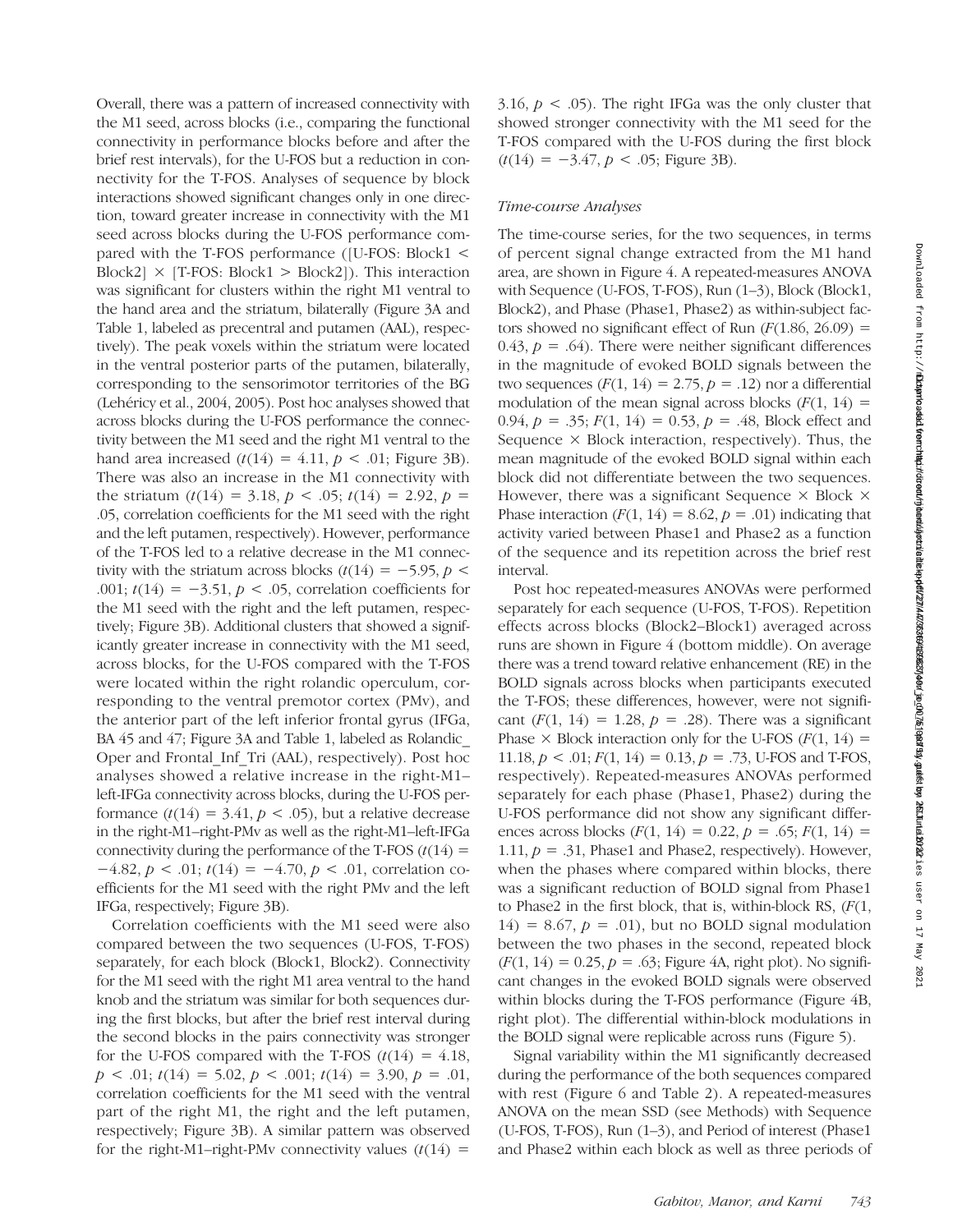Figure 4. Time courses of BOLD signal within the M1 hand area and repetition effects: (A) U-FOS and (B) T-FOS. Mean time courses in percent signal change (vs. performance onset, "READY" cue) across all sequence-specific runs are plotted separately for each performance block (Block1, Block2) versus time (in seconds, counted from a performance onset, that is, " $READV$ " cue = 0 sec; left and top middle plots). Data points = group mean percent signal changes at a single time-point; bars  $=$  SEMs. Repetition effects across blocks were measured as differences  $(\triangle)$  between the two blocks (i.e., Block2 − Block1; bottom middle plots). Vertices =  $\Delta$ at corresponding time points averaged across runs. Negative values correspond to RS effects across blocks; positive values correspond to RE effects across blocks. Repetition effects within blocks were measured as differences  $(\triangle)$ between the two phases (i.e., Phase2 − Phase1; right plots). Columns = within-block repetition effects averaged across runs; bars  $=$  SEMs.



rest) as within-subject factors resulted in significant effect of Period of interest  $(F(1.91, 26.76) = 6.78, p < .01)$  irrespective of the sequence  $(F(1, 14) = 0.10, p = .76; F(2.41,$  $33.80$ ) = 0.42,  $p = .70$ , main effect of Sequence and Sequence × Period-of-interest interaction, respectively) or run  $(F(1.82, 25.46) = 0.66, p = .51)$ . Post hoc pairwise comparisons revealed that variability during all rest periods was significantly higher than during the actual performance blocks (Table 2A). A repeated-measures ANOVA with



Figure 5. Within-block repetition effects within the M1 hand area for each run: (A) U-FOS and (B) T-FOS. Repetition effects within blocks, measured as differences  $(\Delta)$  between the two phases (i.e., Phase2 − Phase1), are plotted separately for each block and run. Columns = within-block repetition effects; bars =  $SEMs$ .

744 Iournal of Cognitive Neuroscience Volume 27, Number 4

Sequence (U-FOS, T-FOS), Run (1–3), Block (Block1, Block2), and Phase (Phase1, Phase2) as within-subject factors showed a significant decrease in variability from Phase1 to Phase2 ( $F(1, 14) = 22.33, p < .001$ ) irrespective of a sequence, run, or block.

Analyses of SD for each period of interest showed similar results (Figure 6B and Table 2B). Thus, while signal variability within M1 significantly decreased during the performance of the two sequences compared with rest, as well as within blocks (i.e., across phases), the signal variability, within blocks or across blocks, did not reflect sequence specificity.

# Behavioral Results

The results of the behavioral performance tests undertaken after the imaging session, in comparison with the nonscanned control group are shown in Figure 7. The performance of the T-FOS was significantly faster, more accurate, and less variable compared with the U-FOS in both groups. A repeated-measures ANOVA with Group (fMRI, control) as a between-subject factor and Sequence (Overnight T-FOS and U-FOS) as a within-subject factor showed a significant effect of Sequence for both, the number of correct sequences (i.e., speed) and the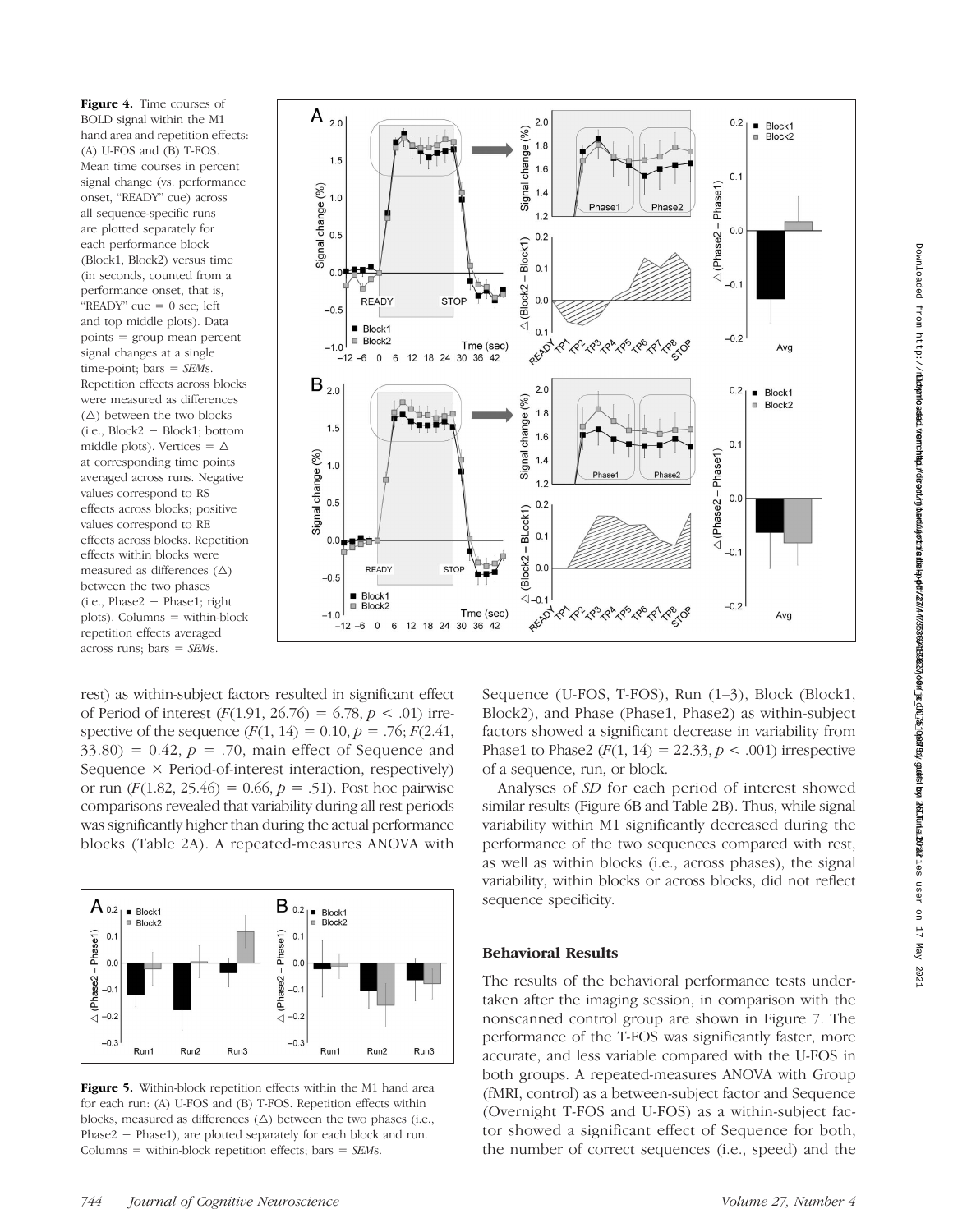Figure 6. Temporal variability of BOLD signal within the M1 hand area. (A) SSDs averaged across runs are plotted separately for each sequence  $(U-FOS = white squares;$  $T-FOS = black squares$ versus time points with distinct indexing for each period of interest: BL = rest; TP = performance block. Data points  $=$  group mean SSD of signal change (%) between the current and the next time-point; bars = SEMs. (B) SD for each period of interest averaged across runs is plotted separately for each sequence (U-FOS = left plot,  $T-FOS = right plot$ . BL = rest; data points = group mean  $SD$ ;  $bars = SEMs$ .



number of errors  $(F(1, 28) = 93.10, p < .001; F(1, 28) =$  $36.98, p < .001$ , respectively). The effect of Sequence was also significant for the within-test rate of improvement in speed (slope) and the within-test speed variability, that is, SD  $(F(1, 28) = 9.09, p < .01; F(1, 28) = 18.14, p < .01$ .001, respectively). There was no significant Group effect

for any of the behavioral measures. However, the analyses of errors and slope showed a significant Sequence × Group interaction  $(F(1, 28) = 36.98, p < .001; F(1, 28) =$ 5.01,  $p < 0.05$ , respectively). A post hoc t test performed separately for each sequence showed significant differences in performance between the two groups only

Table 2. Statistics of Temporal Variability for BOLD Signal within the M1 Hand Area

| A. Mean SSDs                      |                           |                           |                             |                   |  |
|-----------------------------------|---------------------------|---------------------------|-----------------------------|-------------------|--|
| Phase                             | Rest1 $(0.121 \pm 0.015)$ | Rest2 $(0.143 \pm 0.030)$ | Rest3 (0.135 $\pm$ 0.032)   | Phases Difference |  |
| Block1 Phase1 $(0.081 \pm 0.010)$ | 0.001                     | 0.005                     | 0.015                       | 0.001             |  |
| Block1 Phase2 $(0.045 \pm 0.005)$ | 0.001                     | 0.005                     | 0.006                       |                   |  |
| Block2 Phase1 $(0.072 \pm 0.008)$ | 0.003                     | 0.008                     | 0.013                       | 0.019             |  |
| Block2 Phase2 $(0.050 \pm 0.006)$ | < 0.001                   | < 0.001                   | 0.000                       |                   |  |
| B. SD                             |                           |                           |                             |                   |  |
| Phase                             | Rest1 $(5.274 \pm 0.340)$ | Rest2 $(5.588 \pm 0.571)$ | $Rest3$ (4.683 $\pm$ 0.474) | Phases Difference |  |
| Block1 Phase1 $(3.749 \pm 0.231)$ | < 0.001                   | 0.002                     | 0.060                       | < 0.001           |  |
| Block1 Phase2 $(2.648 \pm 0.236)$ | < 0.001                   | < 0.001                   | 0.001                       |                   |  |
| Block2 Phase1 $(3.576 \pm 0.306)$ | 0.001                     | 0.004                     | 0.056                       | 0.041             |  |
| Block2 Phase2 $(2.923 \pm 0.206)$ | < 0.001                   | < 0.001                   | 0.002                       |                   |  |

Statistics ( p values) for mean differences in variability measures (mean SSD and SD) between periods of interest (Phase1 and Phase2 for each block as well as three periods of rest) resulted from post hoc pairwise comparisons. Mean values of variability for each period of interest are shown in parentheses  $mean \pm SEM$ ).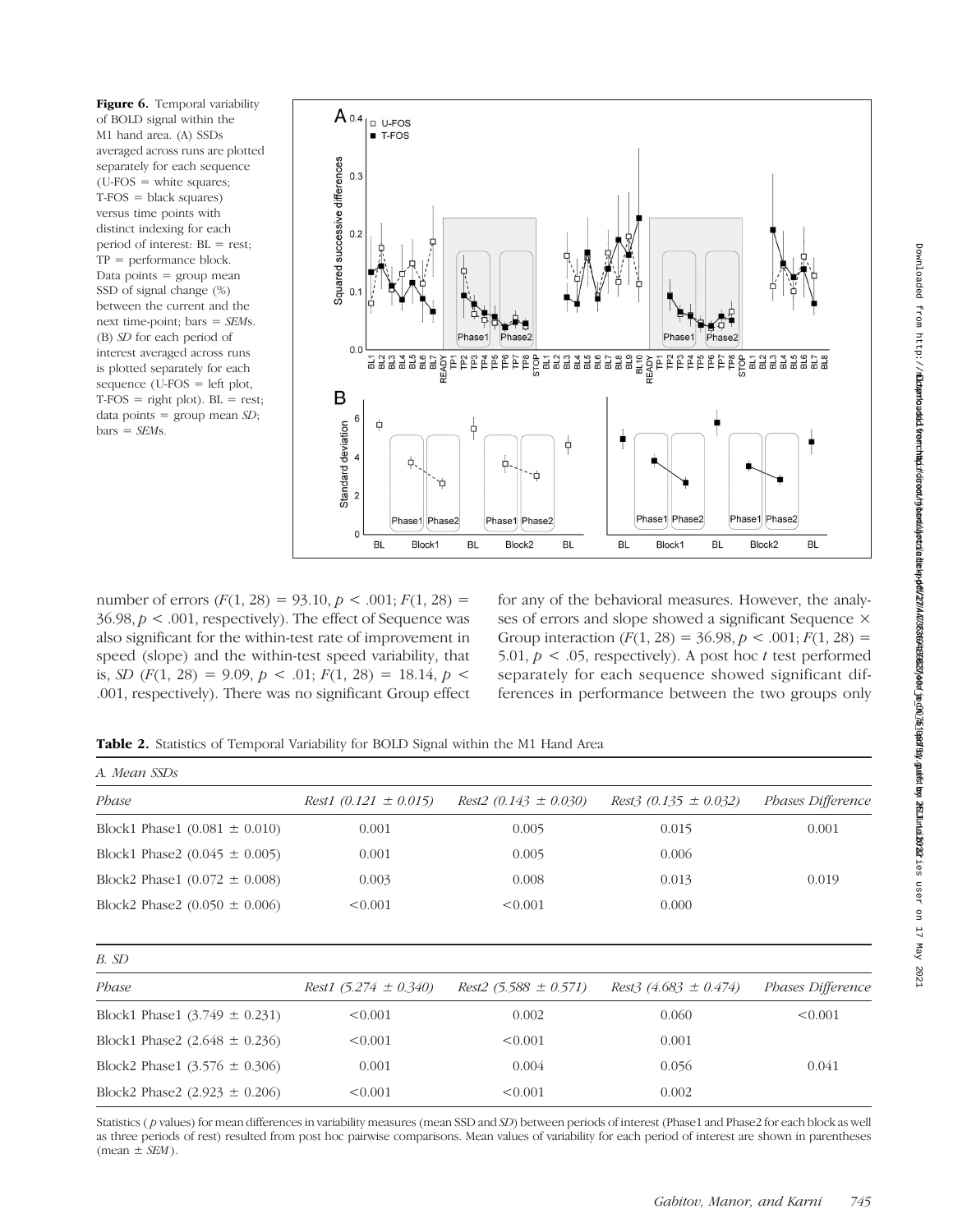

Figure 7. Behavioral results. Performances of fMRI and control group overnight. (A) The number of correctly completed sequences (i.e., speed, top) and the number of sequences with ordering errors (bottom). Data points = group mean values for each of the four test blocks; bars =  $SEMs$ . (B) Within-test change in speed (slope, top) and within-test speed variability  $(SD, bottom)$ . Data points = group mean values; bars  $=$  SEMs.

for the U-FOS (Overnight U-FOS). As can be seen in Figure 7, U-FOS performance was faster in the fMRI group with a reduced within-test rate of improvement  $(T(28) = 2.61, p = .01; T(28) = -2.20, p < .05$ , speed and slope, respectively, fMRI vs. control group) indicating that the experience with the novel sequence inside the scanner contributed to the subsequent performance. However, this experience was insufficient to reduce the within-test variability for speed (SD) during the subsequent U-FOS performance  $(T(28) = -1.05, p = .30, fMRI$  vs. control group). The number of errors was significantly higher in the fMRI group  $(T(28) = 2.64, p = .01, fMRI$  vs. control group), although the size of this effect was very small because of the overall small number of errors committed  $(1.9 \pm 0.23; 1.13 \pm 0.18, \text{ mean } \pm \text{ SEM}, \text{fMRI}$  and control group, respectively). This small difference in accuracy reflected in part the unintended switching to the T-FOS.

# DISCUSSION

Our results suggest that short-term BOLD signal modulations, within the performance blocks as well as across blocks separated by the brief rest interval, reflect the level of experience with the movement sequence and may, thus, reliably reflect underlying mnemonic processes. Both the patterns of neural activity and the functional connectivity of the primary motor hand area (contralateral to the performing hand) were differentially modulated by the repeated performance of the untrained and trained sequences. However, different levels of motor experience were not reflected in the averaged signal intensities or in signal variability per se. The transient but consistent patterns of dynamic changes in motor cortex activity and connectivity during the repeated performance of the sequences can be considered as neural signatures of novelty and experience with a motor task.

There were no significant differences between the two sequences in the location of the most active voxel within the primary motor hand area contralateral to the performing hand or in the mean magnitude of activity evoked during the performance. The current results, therefore, are in line with the results of animal studies showing that the representation of motor sequences in M1 may not be reliably assessed by averaging neuronal activity (Zelenin et al., 2011; Ben-Shaul et al., 2004; Hatsopoulos, Paninski, & Donoghue, 2003). There are data suggesting that different tasks can be reliably expressed in the modulation patterns rather than in the population mean of activity of motor cortex neurons (Zelenin et al., 2011), presumably reflecting the fact that the same neuronal pool in the motor cortex can be recruited in different tasks (Yang et al., 2014; Zelenin et al., 2011).

During the performance blocks signal variability in the contralateral M1 significantly decreased, compared with rest as well as within blocks (i.e., across phases), for both sequences (Figure 6). These results are in agreement with recent reports (He, 2013) of a reduction in variability in the fMRI BOLD signals following stimulus onset, as well as with animal studies that showed that intrinsically generated spontaneous fluctuations in neuronal activity undergo suppression during task-evoked activity throughout the cortex in a broad range of conditions (White, Abbott, & Fiser, 2012; Churchland et al., 2010; Churchland, Yu, Ryu, Santhanam, & Shenoy, 2006). The decline in variability implies that cortical circuits can be stabilized by an input or a task and may support information encoding (He, 2013; White et al., 2012; Churchland et al., 2010). In the current study, however, the large decreases in the M1 signal variability with task performance were not differentially modulated by the level of experience with the specific movement sequence or by its repetition across the brief rest interval.

Relative changes in the magnitude of the mean M1 activity across blocks were observed for the T-FOS, with a trend toward RE (Figure 4B). These RE effects have been shown to be significant for participants that expressed delayed "offline" performance gains overnight (i.e., in addition to the gains achieved immediately after the training; Gabitov et al., 2014). RE effects in the M1 contralateral to the performing hand were reported to occur for practiced sequences (Karni et al., 1995, 1998). However, unlike the previous results of Karni et al. (1995, 1998), no acrossblocks reductions in the magnitude of the mean M1 activity upon repetition (RS) were observed for the U-FOS in the current study. It has been proposed that RS effects in the primary motor cortex may reflect an adaptation phase which relate to repeated component movements rather than to their specific order in a sequence in early phases of experience (Karni et al., 1995, 1998). The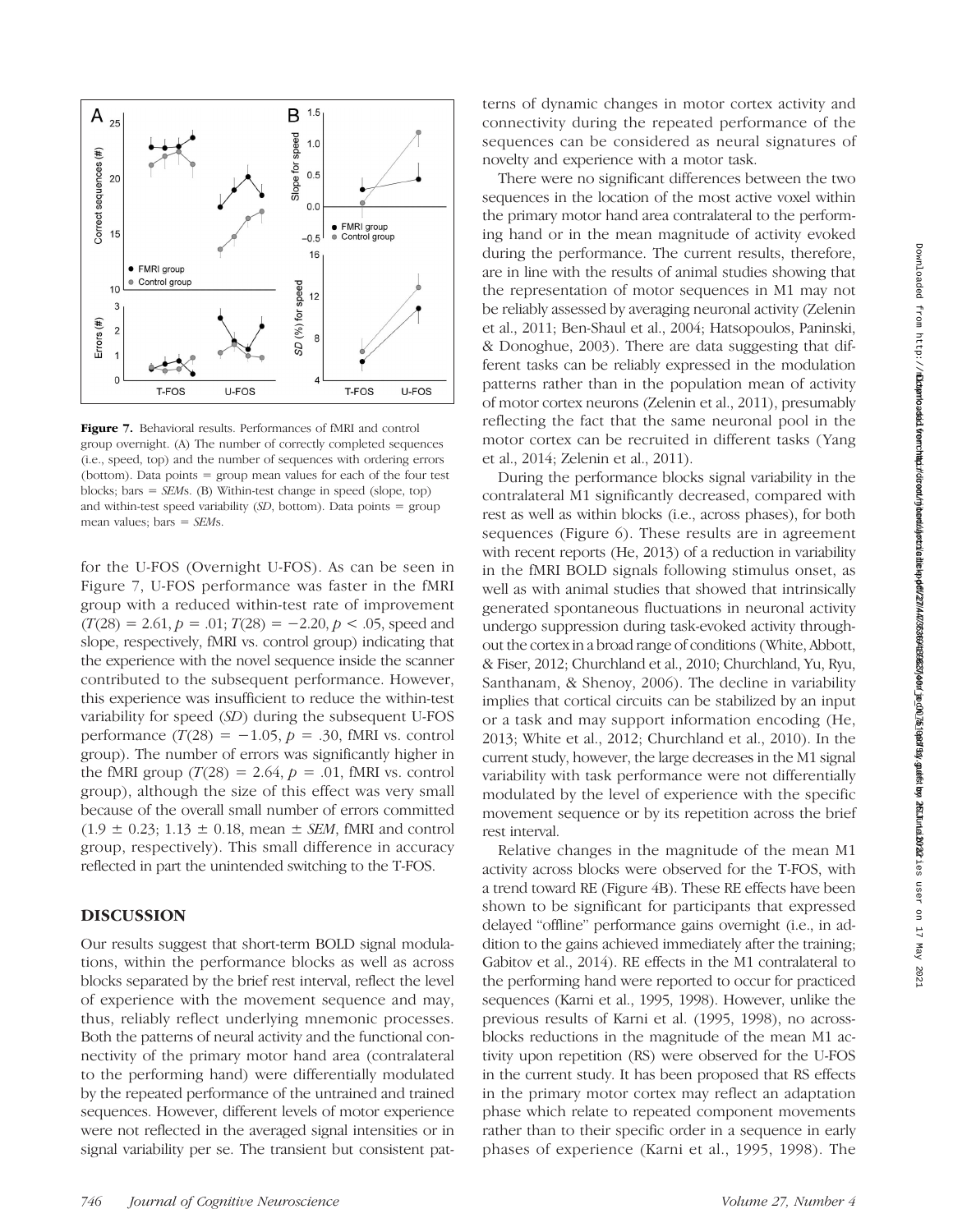absence of coherent RS effects across blocks for the U-FOS in the current study may, therefore, reflect the prior experience with the component movements that underwent stabilization overnight. Nevertheless, there were significant reductions in the M1 activity within the initial blocks of the pairs, that is, from the first to the second phase (Figures 4A and 5A), during the U-FOS performance. Repetition-related reductions in neural activity were also observed in perceptual systems (for a review, see Grill-Spector, Henson, & Martin, 2006) and were suggested to reflect tuning and task optimization processes (Schacter & Buckner, 1998; Wiggs & Martin, 1998; Desimone, 1996). From this point of view, the activity of cells that poorly represent the stimulus-specific features is reduced upon repetition, leaving cells carrying critical information for task performance (Desimone, 1996). We propose that the reduction of the M1 activity within the initial blocks reflects the tuning (i.e., adaptation) of the M1 representation for the novel sequence of movements. This within-block adaptation-like effect saturated by the second phase of the first block and did not recur across the brief rest interval, that is, BOLD signal levels, tended to stabilize during the second, repeated block. These modulations, during the performance of the U-FOS but not the T-FOS, presumably reflect the short-term accumulation of experience with the novel order (sequence, syntax) of movements as both sequences were composed of the same component opposition movements. It has been shown that the initial phases of motor task acquisition are characterized by various activity patterns of movement-related neurons selected and engaged from a more extensive pool in motor cortex; these activity patterns stabilize and a more restricted population is consistently engaged after extensive training (Peters et al., 2014). The transient stabilization of neural activity upon repeated performance blocks, in the current study, may result from the selection of a particular subset of excitatory neurons that were "tried out" during the corresponding initial blocks. Our results suggest that the initial acquisition (encoding)

of procedural knowledge about a novel order (sequencing) of component movements is characterized not only by short-term stabilizations of activity but also by an increase in functional connectivity between voxels within M1. An increase in functional connectivity within the primary motor cortex was previously observed during learning new muscle synergies (McNamara et al., 2007) and, recently, following noninvasive cortical stimulation using transcranial direct current stimulation (Sehm, Kipping, Schäfer, Villringer, & Ragert, 2013; Polanía, Paulus, & Nitsche, 2012). The increase of coherence and the transient signal stabilization within the M1 may be the neural signature of working memory processes (Fuster, 2001) whereby relevant information about the sequence of movements is maintained "in mind" for brief periods of time (Langner et al., 2013). There is evidence that M1 is capable of storing procedural information in STM (Classen,

Liepert, Wise, Hallett, & Cohen, 1998). The capacity of the primary motor cortex to undergo short-term (transient) plastic modifications by practiced movements has been proposed to constitute the first step in skill acquisition and may be crucial for the long-term formation of a new motor skill representation (Classen et al., 1998; Karni et al., 1995). Differential repetition-driven short-term plasticity in M1 may be related to short-term modulations of GABA concentration and excitatory–inhibitory balance changes in relation to practice (Stagg, Bachtiar, & Johansen-Berg, 2011; Floyer-Lea, Wylezinska, Kincses, & Matthews, 2006; Bütefisch, Khurana, Kopylev, & Cohen, 2004). It has been suggested that rapid, regionally specific short-term decreases in GABA concentration in M1 may be associated primarily with encoding of the task during the period of task performance, rather than its longerterm consolidation (Floyer-Lea et al., 2006).

The fMRI-BOLD signal correlations between the right M1 hand area and the posterior ventral striatum, corresponding to the sensorimotor territories of the BG (Lehéricy et al., 2004, 2005), showed a differential pattern for the two sequences. For the U-FOS, there were relative increases in the right-M1–striatum connectivity after the brief rest interval. Repetition of the T-FOS resulted in relative decreases in the right-M1–striatum connectivity across blocks. The differential modulations of the M1–striatum connectivity upon repeated performance of the U-FOS compared with the T-FOS are in line with the notion that cortical and striatal circuits exhibit remarkable but dissociable plasticity as a function of the level of prior experience with a given task (Costa, Cohen, & Nicolelis, 2004). It has been proposed that high-level associative circuits with frontoparietal regions and associative regions of the striatum and the cerebellum are recruited during the early phase of motor learning, whereas sensorimotor regions may take over during later learning phases (Doyon et al., 2009; Doyon & Benali, 2005; Hikosaka, Nakamura, Sakai, & Nakahara, 2002). However, a dynamic shift of activation from the associative to the sensorimotor territories of the striatopallidal complex may occur early during training (Lehéricy et al., 2005). Lesions of the sensorimotor striatum in mice lead to significant and selective deficit in the acquisition of serial order in lever pressing (Yin, 2010).

Additional, albeit less robust, sequence-specific changes were found in functional connectivity of the right M1 hand area with the IFGa (BA 45 and 47). This region corresponds to Broca's area (Broca, 1861) and was implicated in various motor functions such as planning, recognition and imitation of actions (for reviews, see Fadiga, Craighero, & D'Ausilio, 2009; Binkofski & Buccino, 2006). The relative increase in functional connectivity between the right M1 hand area and the left IFGa during the U-FOS performance may reflect a recruitment of syntactic processing routines within the dominant hemisphere (Roy et al., 2013; Fazio et al., 2009) in early stages of sequence practice. On the other hand, the relative reduction in the coupling of the right M1 with the IFGa and the PMv across performance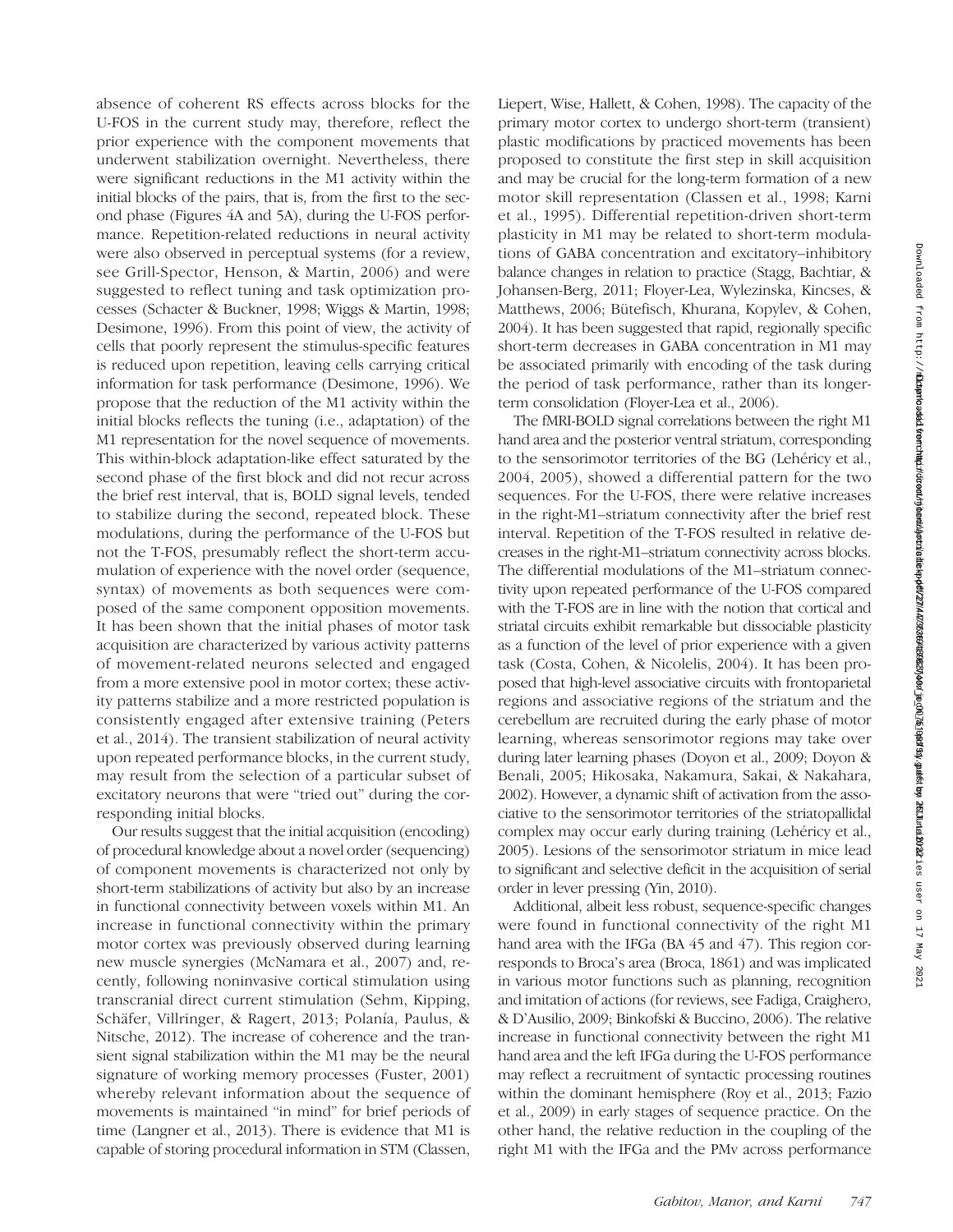blocks during the performance of the T-FOS may reflect a reduction in allocation of cognitive resources presumably involved in task aspects such as explicit sequence control and attention (Barber, Caffo, Pekar, & Mostofsky, 2013; Hikosaka et al., 2002; Honda et al., 1998).

The most common application of functional connectivity is examining intrinsic correlations determined during task-free intervals (rest). It has been proposed that resting-state functional connectivity approaches can not only reveal the underlying anatomical connectivity but also contribute to our understanding of brain dynamics (Deco, Jirsa, & McIntosh, 2011; Raichle, 2010). Although functional connectivity during rest may be significantly altered by motor learning (Vahdat et al., 2011; Albert, Robertson, & Miall, 2009), it may also be modified by rote button presses (Tung et al., 2013). Significant changes in functional connectivity patterns were observed for restingstate data, across imaging sessions (Honey et al., 2009), between runs within the same imaging session (Shehzad et al., 2009) as well as within the same run on a timescale of seconds to minutes (Chang & Glover, 2011) with no specific learning experience afforded. Thus, the assessment of functional connectivity during performance intervals, rather than during rest, may more directly reflect task-specific mnemonic processes.

It is not known whether and how the length and nature of the rest interval inserted between the two performance blocks affect the modulation of neural activity and connectivity upon task repetition. The number and rate of task iterations (the block length) may also be important factors in the modulation of BOLD signal to task repetition; however, the effects of changing these time parameters remain to be determined. Adaptation studies in the visual system showed that the magnitude of repetition effects was decreased with longer ISIs (Henson, Shallice, & Dolan, 2000; Grill-Spector et al., 1999) and increased with longer exposures to the stimuli (Grill-Spector et al., 1999). Robust repetition effects were observed in M1 and can be reproduced (recovered) in successive runs when these are separated by breaks (1.5–2 min) dedicated to verbal interaction with participants (Gabitov et al., 2014; Karni et al., 1995, 1998). One cannot rule out, however, that the verbal interaction with the participants during the breaks between runs may have an effect on the recovery of the repetition effects.

In the current study, the performance of the untrained sequence was significantly slower, less accurate, and more variable than the performance of the trained sequence, composed of identical opposition movements (Figure 7). However, during the scanning session, the differences in the rate of sequence execution and accuracy were minimized, because participants performed the component movements of both sequences at a comfortable, externally paced rate. Thus, the differences in patterns of modulation in neural activity and connectivity were not directly related to task execution speed or the number and nature of the component movements, but more likely

reflected the differences in prior experience with the two sequences.

The behavioral data acquired immediately after the fMRI session suggest that the imaging session constituted a learning experience; experience with the U-FOS inside the scanner contributed to its faster performance and led to saturation of within-test improvements compared with the control group (Figure 7). The less accurate performance of the U-FOS in the fMRI group compared with the controls may be a consequence of proactive interference from the previously learned T-FOS (Cothros et al., 2006) or task-switching costs (Kiesel et al., 2010). The additional experience afforded during the fMRI session with the T-FOS had no significant impact on its subsequent performance.

# **Conclusions**

Altogether, the current results support the idea that temporal signal modulations can reflect nonrandom consistent differential patterns of brain activity evolving as a function of the statistics of accumulated experience. Brain function may be underappreciated when using mean-based brain measures (He, 2013; Garrett et al., 2010, 2011; Stein et al., 2005), but measures of signal variability per se may not reflect critical aspects of experiencedriven changes in brain activity. We propose that a network including M1 and striatum underlies online motor working memory whereby motor representations of specific movement sequences are retained across short periods of time (Langner et al., 2013). This network may promote a transient integrated representation of a new movement sequence and readily retrieves a previously established movement sequence representation.

#### Acknowledgments

E. G. was partially supported by a fellowship from the E. J. Safra Brain Research Center for the Study of Learning Disabilities. The research leading to these results has received funding from the European Union Seventh Framework Program (FP7/2007-2013) under grant agreement no. 604102 (Human Brain Project). We thank Tammi Kushnir, Ph.D., director of research at the C. Sheba Medical Center, for her technical and administrative support.

Reprint requests should be sent to Ella Gabitov, University of Haifa, 199 Abba Hushi Blvd., Mount Carmel, Haifa 3498838, Israel, or via e-mail: gabitovella@gmail.com.

#### REFERENCES

- Albert, N. B., Robertson, E. M., & Miall, R. C. (2009). The resting human brain and motor learning. Current Biology, 19, 1023–1027.
- Andersson, J. L. R., Hutton, C., Ashburner, J., Turner, R., & Friston, K. J. (2001). Modeling geometric deformations in EPI time series. Neuroimage, 13, 903–919.
- Barber, A. D., Caffo, B. S., Pekar, J. J., & Mostofsky, S. H. (2013). Effects of working memory demand on neural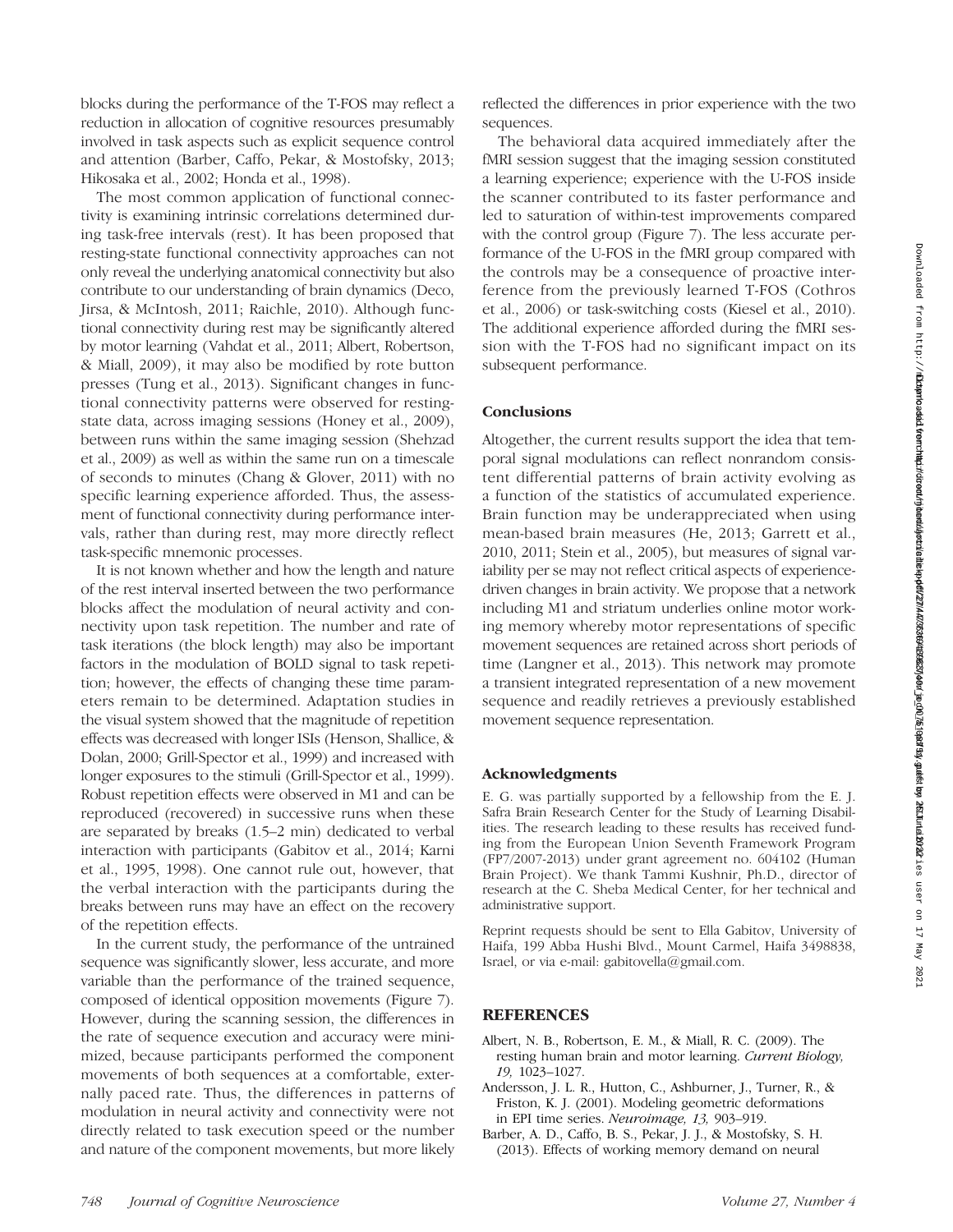mechanisms of motor response selection and control. Journal of Cognitive Neuroscience, 25, 1235–1248.

Ben-Shaul, Y., Drori, R., Asher, I., Stark, E., Nadasdy, Z., & Abeles, M. (2004). Neuronal activity in motor cortical areas reflects the sequential context of movement. Journal of Neurophysiology, 91, 1748–1762.

Bestmann, S., Swayne, O., Blankenburg, F., Ruff, C. C., Haggard, P., Weiskopf, N., et al. (2008). Dorsal premotor cortex exerts state-dependent causal influences on activity in contralateral primary motor and dorsal premotor cortex. Cerebral Cortex, 18, 1281–1291.

Binkofski, F., & Buccino, G. (2006). The role of ventral premotor cortex in action execution and action understanding. Journal of Physiology Paris, 99, 396–405.

Brett, M., Anton, J.-L., Valabregue, R., & Poline, J.-B. (2002). Region of interest analysis using an SPM toolbox [abstract]. Presented at the 8th International Conference on Functional Mapping of the Human Brain, June 2–6, 2002, Sendai, Japan. Available on CD-ROM in Neuroimage, Vol 16.

Broca, P. P. (1861). Remarques sur le siège de la faculté du langage articulé; suivies d'une observation d'aphémie, 1861. Bulletin de la Société Anatomique (Paris), 2, 330–357.

Bütefisch, C. M., Khurana, V., Kopylev, L., & Cohen, L. G. (2004). Enhancing encoding of a motor memory in the primary motor cortex by cortical stimulation. Journal of Neurophysiology, 91, 2110–2116.

Carpenter, A. F., Georgopoulos, A. P., & Pellizzer, G. (1999). Motor cortical encoding of serial order in a context-recall task. Science, 283, 1752–1757.

Chang, C., & Glover, G. H. (2011). Time-frequency dynamics of resting-state brain connectivity measured with fMRI. Neuroimage, 50, 81–98.

Chouinard, P. A., & Goodale, M. A. (2009). fMRI adaptation during performance of learned arbitrary visuomotor conditional associations. Neuroimage, 48, 696–706.

Churchland, M. M., Yu, B. M., Cunningham, J. P., Sugrue, L. P., Cohen, M. R., Corrado, G. S., et al. (2010). Stimulus onset quenches neural variability: A widespread cortical phenomenon. Nature Neuroscience, 13, 369–378.

Churchland, M. M., Yu, B. M., Ryu, S. I., Santhanam, G., & Shenoy, K. V. (2006). Neural variability in premotor cortex provides a signature of motor preparation. Journal of Neuroscience, 26, 3697–3712.

Classen, J., Liepert, J., Wise, S. P., Hallett, M., & Cohen, L. G. (1998). Rapid plasticity of human cortical movement representation induced by practice. Journal of Neurophysiology, 79, 1117–1123.

Costa, R. M., Cohen, D., & Nicolelis, M. A. L. (2004). Differential corticostriatal plasticity during fast and slow motor skill learning in mice. Current Biology, 14, 1124-1134.

Cothros, N., Köhler, S., Dickie, E. W., Mirsattari, S. M., & Gribble, P. L. (2006). Proactive interference as a result of persisting neural representations of previously learned motor skills in primary motor cortex. Journal of Cognitive Neuroscience, 18, 2167–2176.

Davare, M., Lemon, R. N., & Olivier, E. (2008). Selective modulation of interactions between ventral premotor cortex and primary motor cortex during precision grasping in humans. Journal of Physiology, 586, 2735-2742.

Davare, M., Montague, K., Olivier, E., Rothwell, J. C., & Lemon, R. N. (2009). Ventral premotor to primary motor cortical interactions during object-driven grasp in humans. Cortex, 45, 1050–1057.

Deco, G., Jirsa, V. K., & McIntosh, A. R. (2011). Emerging concepts for the dynamical organization of resting-state activity in the brain. Nature Reviews Neuroscience, 12, 43–56.

- Desimone, R. (1996). Neural mechanisms for visual memory and their role in attention. Proceedings of the National Academy of Sciences, U.S.A., 93, 13494–13499.
- Dinstein, I., Hasson, U., Rubin, N., & Heeger, D. J. (2007). Brain areas selective for both observed and executed movements. Journal of Neurophysiology, 98, 1415-1427.
- Doyon, J., Bellec, P., Amsel, R., Penhune, V. B., Monchi, O., Carrier, J., et al. (2009). Contributions of the basal ganglia and functionally related brain structures to motor learning. Behavioural Brain Research, 199, 61–75.
- Doyon, J., & Benali, H. (2005). Reorganization and plasticity in the adult brain during learning of motor skills. Current Opinion in Neurobiology, 15, 161–167.
- Fadiga, L., Craighero, L., & D'Ausilio, A. (2009). Broca's area in language, action, and music. Annals of the New York Academy of Sciences, 1169, 448–458.
- Fazio, P., Cantagallo, A., Craighero, L., D'Ausilio, A., Roy, A. C., Pozzo, T., et al. (2009). Encoding of human action in Broca's area. Brain, 132, 1980–1988.
- Fedorenko, E., Hsieh, P.-J., Nieto-Castañón, A., Whitfield-Gabrieli, S., & Kanwisher, N. (2010). New method for fMRI investigations of language: Defining ROIs functionally in individual subjects. Journal of Neurophysiology, 104, 1177–1194.
- Floyer-Lea, A., & Matthews, P. M. (2005). Distinguishable brain activation networks for short- and long-term motor skill learning. Journal of Neurophysiology, 94, 512–518.
- Floyer-Lea, A., Wylezinska, M., Kincses, T., & Matthews, P. M. (2006). Rapid modulation of GABA concentration in human sensorimotor cortex during motor learning. Journal of Neurophysiology, 95, 1639–1644.
- Friston, K. J., Holmes, A. P., Worsley, K. J., Poline, J.-B., Frith, C. D., & Frackowiak, R. S. J. (1995). Statistical parametric maps in functional imaging: A general linear approach. Human Brain Mapping, 2, 189–210.
- Fuster, J. M. (2001). The prefrontal cortex—An update: Time is of the essence. Neuron, 30, 319–333.
- Gabitov, E., Manor, D., & Karni, A. (2014). Done that: Short-term repetition related modulations of motor cortex activity as a stable signature for overnight motor memory consolidation. Journal of Cognitive Neuroscience, 26, 2716–2734.
- Garrett, D. D., Kovacevic, N., McIntosh, A. R., & Grady, C. L. (2010). Blood oxygen level-dependent signal variability is more than just noise. Journal of Neuroscience, 30, 4914–4921.
- Garrett, D. D., Kovacevic, N., McIntosh, A. R., & Grady, C. L. (2011). The importance of being variable. Journal of Neuroscience, 31, 4496–4503.
- Georgopoulos, A. P., Kalaska, J. F., Caminiti, R., & Massey, J. T. (1982). On the relations between the direction of two-dimensional arm movements and cell discharge in primate motor cortex. Journal of Neuroscience, 2, 1527–1537.
- Grafton, S. T., & Hamilton, A. F. (2007). Evidence for a distributed hierarchy of action representation in the brain. Human Movement Science, 26, 590–616.
- Grill-Spector, K., Henson, R. N., & Martin, A. (2006). Repetition and the brain: Neural models of stimulus-specific effects. Trends in Cognitive Sciences, 10, 14–23.
- Grill-Spector, K., Kushnir, T., Edelman, S., Avidan, G., Itzchak, Y., & Malach, R. (1999). Differential processing of objects under various viewing conditions in the human lateral occipital complex. Neuron, 24, 187–203.
- Halsband, U., & Lange, R. K. (2006). Motor learning in man: A review of functional and clinical studies. Journal of Physiology-Paris, 99, 414-424.
- Hamilton, A. F., & Grafton, S. T. (2009). Repetition suppression for performed hand gestures revealed by fMRI. Human Brain Mapping, 30, 2898–2906.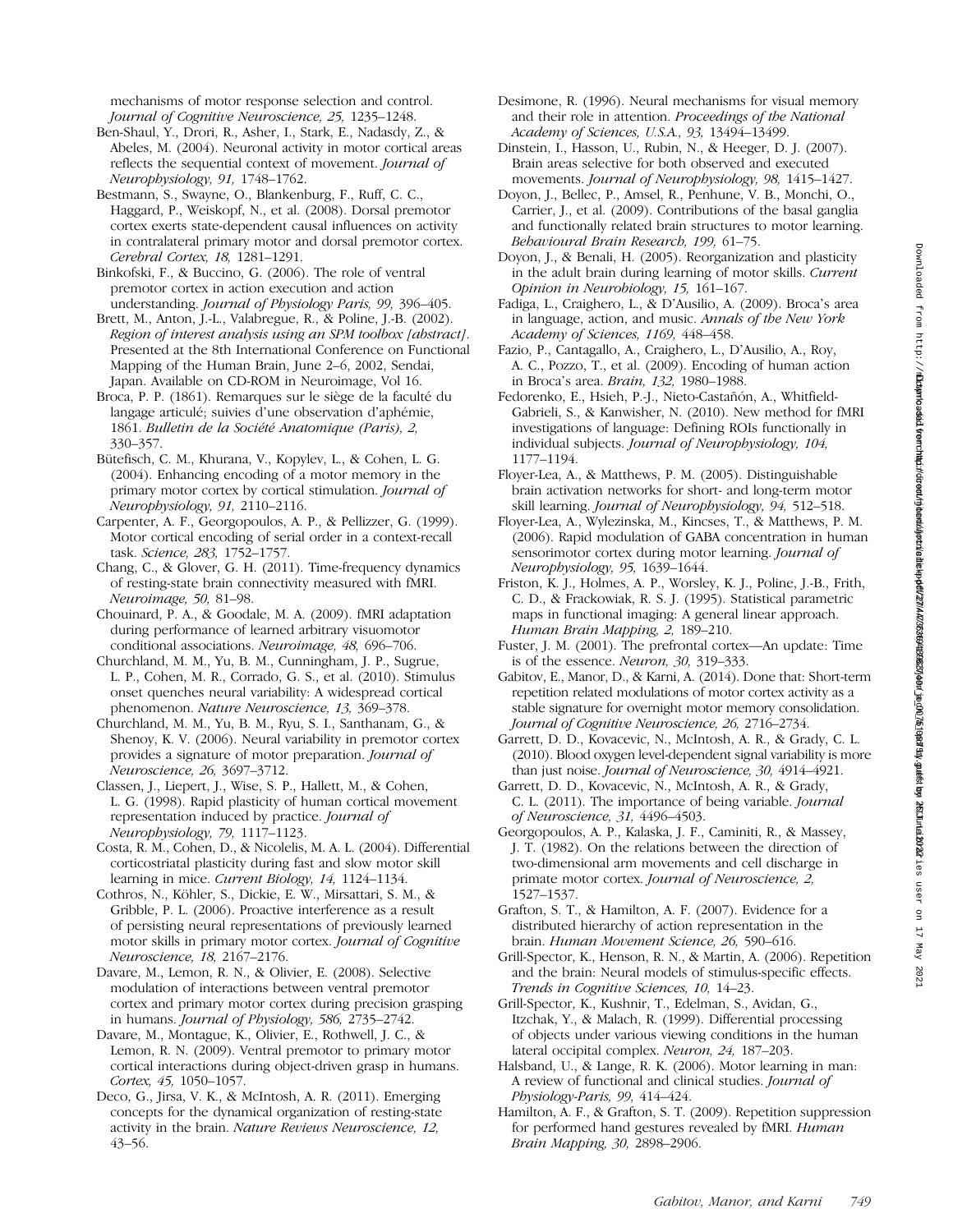Hardwick, R. M., Rottschy, C., Miall, R. C., & Eickhoff, S. B. (2013). A quantitative meta-analysis and review of motor learning in the human brain. Neuroimage, 67, 283–297.

Hatsopoulos, N. G., Paninski, L., & Donoghue, J. P. (2003). Sequential movement representations based on correlated neuronal activity. Experimental Brain Research, 149, 478–486.

He, B. J. (2013). Spontaneous and task-evoked brain activity negatively interact. Journal of Neuroscience, 33, 4672–4682.

Henson, R. N., Shallice, T., & Dolan, R. (2000). Neuroimaging evidence for dissociable forms of repetition priming. Science, 287, 1269–1272.

Hikosaka, O., Nakamura, K., Sakai, K., & Nakahara, H. (2002). Central mechanisms of motor skill learning. Current Opinion in Neurobiology, 12, 217–222.

Honda, M., Deiber, M.-P., Ibáñez, V., Pascual-Leone, A., Zhuang, P., & Hallett, M. (1998). Dynamic cortical involvement in implicit and explicit motor sequence learning. A PET study. Brain, 121, 2159–2173.

Honey, C. J., Sporns, O., Cammoun, L., Gigandet, X., Thiran, J.-P., Meuli, R. A., et al. (2009). Predicting human resting-state functional connectivity from structural connectivity. Proceedings of the National Academy of Sciences, U.S.A., 106, 2035–2040.

Hutton, C., Andersson, J., Deichmann, R., & Weiskopf, N. (2013). Phase informed model for motion and susceptibility. Human Brain Mapping, 34, 3086–3100.

Johnstone, T., Ores Walsh, K. S., Greischar, L. L., Alexander, A. L., Fox, A. S., Davidson, R. J., et al. (2006). Motion correction and the use of motion covariates in multiple-subject fMRI analysis. Human Brain Mapping, 27, 779–788.

Kantak, S. S., Mummidisetty, C. K., & Stinear, J. W. (2012). Primary motor and premotor cortex in implicit sequence learning-evidence for competition between implicit and explicit human motor memory systems. European Journal of Neuroscience, 36, 2710–2715.

Karni, A., Meyer, G., Jezzard, P., Adams, M. M., Turner, R., & Ungerleider, L. G. (1995). Functional MRI evidence for adult motor cortex plasticity during motor skill learning. Nature, 377, 155–158.

Karni, A., Meyer, G., Rey-Hipolito, C., Jezzard, P., Adams, M. M., Turner, R., et al. (1998). The acquisition of skilled motor performance: Fast and slow experience-driven changes in primary motor cortex. Proceedings of the National Academy of Sciences, U.S.A., 95, 861–868.

Kiesel, A., Steinhauser, M., Wendt, M., Falkenstein, M., Jost, K., Philipp, A. M., et al. (2010). Control and interference in task switching—A review. Psychological Bull, 136, 849–874.

Kim, Y.-H., Park, J.-W., Ko, M.-H., Jang, S. H., & Lee, P. K. W. (2004). Facilitative effect of high frequency subthreshold repetitive transcranial magnetic stimulation on complex sequential motor learning in humans. Neuroscience Letters, 367, 181–185.

Kleim, J. A., Hogg, T. M., VandenBerg, P. M., Cooper, N. R., Bruneau, R., & Remple, M. (2004). Cortical synaptogenesis and motor map reorganization occur during late, but not early, phase of motor skill learning. Journal of Neuroscience, 24, 628–633.

Korman, M., Doyon, J., Doljansky, J., Carrier, J., Dagan, Y., & Karni, A. (2007). Daytime sleep condenses the time course of motor memory consolidation. Nature Neuroscience, 10, 1206–1213.

Korman, M., Raz, N., Flash, T., & Karni, A. (2003). Multiple shifts in the representation of a motor sequence during the acquisition of skilled performance. Proceedings of the National Academy of Sciences, U.S.A., 100, 12492–12497.

Langner, R., Sternkopf, M. A., Kellermann, T. S., Grefkes, C., Kurth, F., Schneider, F., et al. (2013). Translating working memory into action: Behavioral and neural evidence for using motor representations in encoding visuo-spatial sequences. Human Brain Mapping, 35, 3465–3484.

Lehéricy, S., Benali, H., Van de Moortele, P.-F., Pélégrini-Issac, M., Waechter, T., Ugurbil, K., et al. (2005). Distinct basal ganglia territories are engaged in early and advanced motor sequence learning. Proceedings of the National Academy of Sciences, U.S.A., 102, 12566–12571.

Lehéricy, S., Ducros, M., Krainik, A., Francois, C., Van de Moortele, P.-F., Ugurbil, K., et al. (2004). 3-D diffusion tensor axonal tracking shows distinct SMA and pre-SMA projections to the human striatum. Cerebral Cortex, 14, 1302–1309.

Matsuzaka, Y., Picard, N., & Strick, P. L. (2007). Skill representation in the primary motor cortex after long-term practice. Journal of Neurophysiology, 97, 1819–1832.

Mayka, M. A., Corcos, D. M., Leurgans, S. E., & Vaillancourt, D. E. (2006). Three-dimensional locations and boundaries of motor and premotor cortices as defined by functional brain imaging: A meta-analysis. Neuroimage, 31, 1453–1474.

Mazaika, P. K., Hoeft, F., Glover, G. H., & Reiss, A. L. (2009). Methods and software for fMRI analysis of clinical subjects. Annual Meeting of the Organization for Human Brain Mapping. doi:10.1016/S1053-8119(09)70238-1.

McNamara, A., Tegenthoff, M., Dinse, H., Büchel, C., Binkofski, F., & Ragert, P. (2007). Increased functional connectivity is crucial for learning novel muscle synergies. Neuroimage, 35, 1211–1218.

Mohr, P. N. C., & Nagel, I. E. (2010). Variability in brain activity as an individual difference measure in neuroscience? Journal of Neuroscience, 30, 7755–7757.

Nieto-Castañón, A., & Fedorenko, E. (2012). Subject-specific functional localizers increase sensitivity and functional resolution of multi-subject analyses. Neuroimage, 63, 1646–1669.

Nitsche, M. A., Schauenburg, A., Lang, N., Liebetanz, D., Exner, C., Paulus, W., et al. (2003). Facilitation of implicit motor learning by weak transcranial direct current stimulation of the primary motor cortex in the human. Journal of Cognitive Neuroscience, 15, 619–626.

Nudo, R. J., Jenkins, W. M., Prejean, T., & Grenda, R. (1992). Neurophysiological correlates of hand preference in primary motor cortex of adult squirrel monkeys. Journal of Neuroscience, 12, 2918–2947.

Nudo, R. J., Milliken, G. W., Jenkins, W. M., & Merzenich, M. M. (1996). Use-dependent alterations of movement representations in primary motor cortex of adult squirrel monkeys. Journal of Neuroscience, 16, 785-807.

Oldfield, R. C. (1971). The assessment and analysis of handedness: The Edinburgh inventory. Neuropsychologia, 9, 97–113.

Orban, P., Peigneux, P., Lungu, O., Debas, K., Barakat, M., Bellec, P., et al. (2011). Functional neuroanatomy associated with the expression of distinct movement kinematics in motor sequence learning. Neuroscience, 179, 94–103.

Penhune, V. B., & Doyon, J. (2002). Dynamic cortical and subcortical networks in learning and delayed recall of timed motor sequences. Journal of Neuroscience, 22, 1397–1406.

Penhune, V. B., & Doyon, J. (2005). Cerebellum and M1 interaction during early learning of timed motor sequences. Neuroimage, 26, 801–812.

Peters, A. J., Chen, S. X., & Komiyama, T. (2014). Emergence of reproducible spatiotemporal activity during motor learning. Nature, 510, 263–267.

Polanía, R., Paulus, W., & Nitsche, M. A. (2012). Reorganizing the intrinsic functional architecture of the human primary